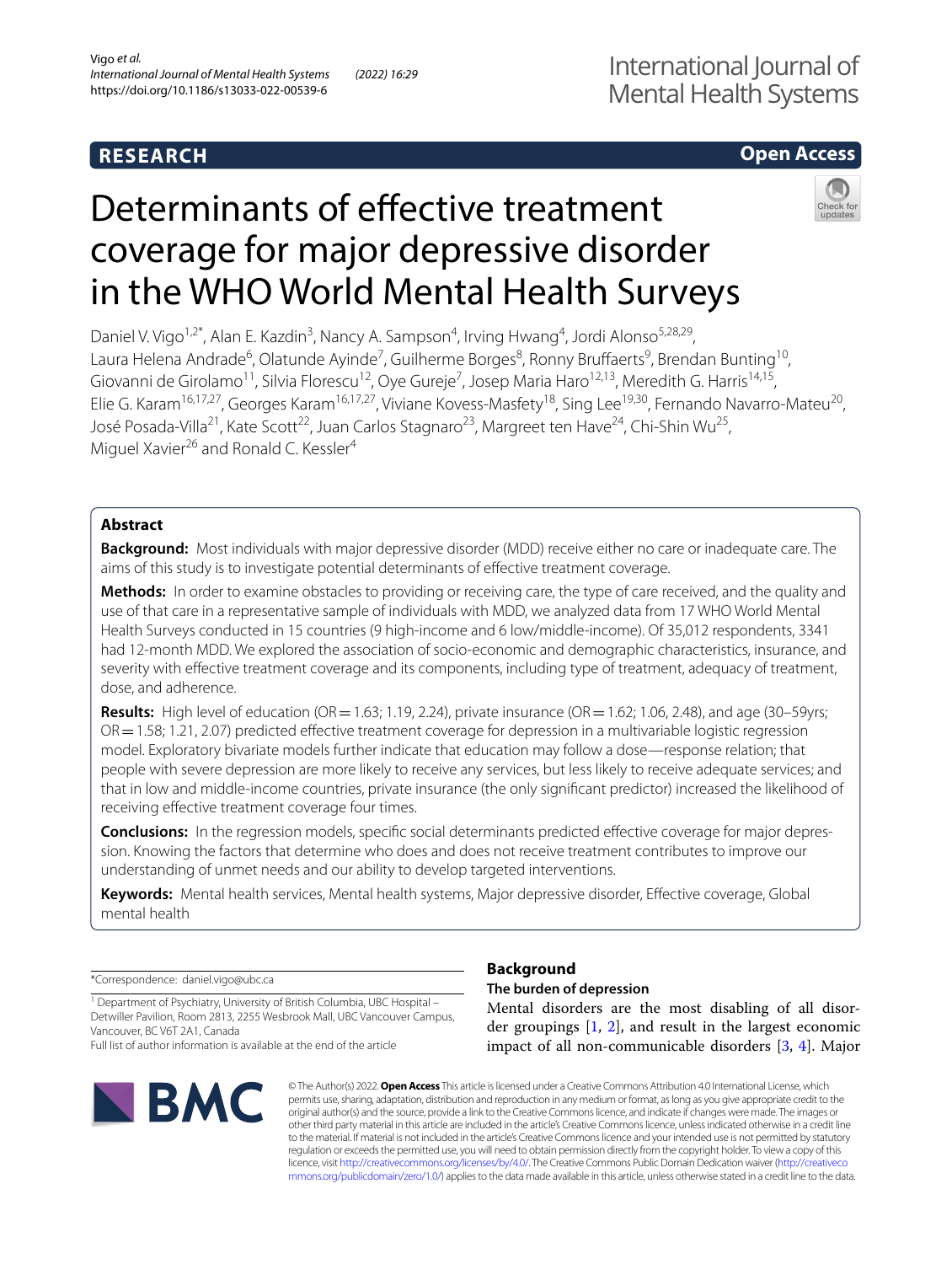depression is the leading cause of disability worldwide with an estimated 4.4 percent (approximately 322 million people) of the world's population living with the disorder [[5\]](#page-10-4). Depressed individuals are at greater risk for death from suicide, heart disease, stroke, and cancer.  $[6, 7]$  $[6, 7]$  $[6, 7]$  $[6, 7]$  The economic costs of depression are enormous as refected in healthcare utilization, use of social services, loss of productivity in the workplace, and loss of income and benefts for families. [\[8](#page-10-7)–[12\]](#page-10-8)

#### **Measuring treatment coverage for depression**

Despite the availability of efective and cost-efective pharmacological and psychotherapeutic treatments for depression, [[13–](#page-10-9)[15](#page-10-10)] under-spending on treatment is common and the majority of individuals in need lack care [[16–](#page-10-11)[21](#page-10-12)]. A high priority for research is to better understand the bottlenecks or barriers that limit the number of people who receive care. Although many barriers have been well studied (e.g., stigma, mental health literacy, physical access to services), others, such as insurance, have not  $[22, 23]$  $[22, 23]$  $[22, 23]$ . The importance of evaluating the extent to which individuals receive efective care is heightened by a global push to achieve universal health coverage under the Sustainable Development Goals. [[18](#page-10-15)[–20](#page-10-16)] Several well established methodologies have been proposed across health specialties, but efective treatment coverage indicators in the area of mental health were lacking until recently. [[21](#page-10-12), [24–](#page-10-17)[26\]](#page-10-18)

Based on prior work by our group on minimally adequate treatment for MDD we have recently developed an "effective treatment coverage" indicator by adding adjustments for quality of care and compliance: we factor in severity-specifc needs, adequacy of providers, adherence to guidelines (for psychotherapy and psychopharmacology), drug type, and adherence to the indicated dose, based on survey results from 15 countries across four continents [\[27](#page-10-19), [28\]](#page-10-20).

In summary, we have developed an indicator that quantifes utilization, but also includes adjustments for quality of care and user adherence to approximate outcome-based measures and allow for an estimation of potential health gains. Here we investigate how potential determinants statistically predicted the likelihood of receiving efective treatment coverage and its diferent components to provide a multipronged appraisal of critical obstacles to providing and receiving care.

## **Methods**

#### **Sample**

The WHO World Mental Health (WHO-WMH) Surveys Initiative conducted 17 community surveys with 35,012 adult respondents in 15 countries, which include six low- or middle-income countries (LAMICs) and nine high income countries (HICs) (as per the World Bank's classifcation). Samples were based on multi-stage clustered area probability household designs; they were nationally representative in 11 surveys, representative of all urbanized areas in two, and of selected regions or Metropolitan areas in the others (Table [1\)](#page-2-0).

Interviews were face-to-face and conducted in respondents' homes by trained lay interviewers (training and quality control procedures are described elsewhere) [\[29\]](#page-10-21). Respondents were 18 years or older (except in Medellin, Colombia, where they were  $19+$ ). Average response rate weighted by sample size was 70.3% following the American Association for Public Opinion Research RR1w defnition [[30](#page-10-22)].

Interviews were divided into two parts to reduce respondent burden. Part I assessed core mental disorders and was administered to all respondents. Part II assessed additional disorders and correlates in all Part I respondents with any disorder, plus a probability subsample of other respondents. Part II data were weighted to adjust for the under-sampling of Part I non-cases, with the resulting Part II prevalence estimates being equivalent to Part I estimates [[31\]](#page-10-23). Of the 71,576 Part I and 35,012 Part II respondents, we focused our analyses on the 3341 Part II respondents with 12-month MDD. Table [2](#page-3-0) shows the sociodemographic characteristics of our sample.

#### **Measures and data analysis**

The survey instrument was the WHO Composite International Diagnostic Interview (CIDI) Version 3.0 [\[32](#page-10-24)], a fully-structured interview generating lifetime and 12-month prevalence of DSM-IV disorders, which includes protocols of translation, back-translation, adaptation, and harmonization across sites [[33\]](#page-10-25). Twelvemonth MDD required having a major depressive episode among respondents without a lifetime history of bipolar spectrum disorder [\[34](#page-10-26)]. Blinded reappraisal interviews with the Structured Clinical Interview for DSM-IV had good concordance with CIDI diagnoses [\[35–](#page-10-27)[37\]](#page-11-0). Severity was established using trans-diagnostic criteria defned at the respondent level. Respondents with MDD were considered severe either if they had severe role impairment according to the Sheehan Disability Scale (SDS), met criteria for comorbid substance dependence with a physiological dependence syndrome, or reported a suicide attempt [[38](#page-11-1)]. Respondents not considered severe were considered moderate if they reported moderate role impairment in the SDS or had substance dependence without a physiological dependence syndrome. The remaining cases were considered mild.

To build our efective treatment coverage indicator, we combined variables related to the provision of services. We classifed care providers as: (1) *specialist mental health* (SMH; psychiatrist, psychologist, other mental health professional in any setting; social worker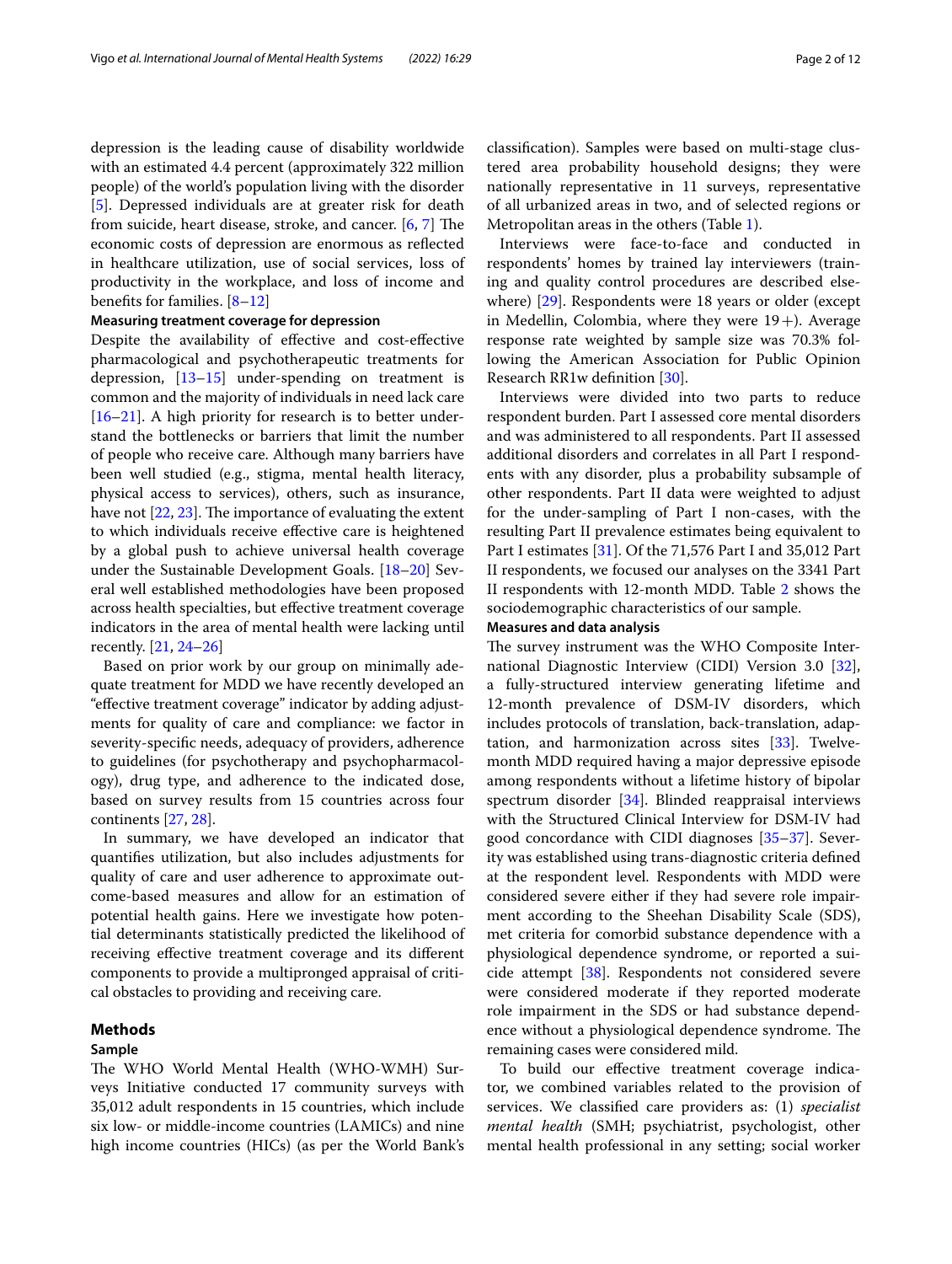| Country <sup>a</sup>               | Surveyb            | Sample characteristics <sup>c</sup>                                                                                                                              | <b>Field dates</b> | Age range  | Sample size |                  | Response rate <sup>d</sup> |
|------------------------------------|--------------------|------------------------------------------------------------------------------------------------------------------------------------------------------------------|--------------------|------------|-------------|------------------|----------------------------|
|                                    |                    |                                                                                                                                                                  |                    |            | Part I      | Part II          |                            |
| I. Low and Middle-income countries |                    |                                                                                                                                                                  |                    |            |             |                  |                            |
| Brazil-São Paulo                   | São Paulo Megacity | São Paulo metropolitan area                                                                                                                                      | $2005 - 8$         | $18 - 93$  | 5037        |                  | 2942 81.3                  |
| Colombia                           | <b>NSMH</b>        | All urban areas of the country (approxi-<br>mately 73% of the total national popula-<br>tion)                                                                    | 2003               | $18 - 65$  | 4426        |                  | 2381 87.7                  |
| Colombia - Medellín                | <b>MMHHS</b>       | Medellin metropolitan area                                                                                                                                       | $2011 - 12$        | $19 - 65$  | 3261        |                  | 1673 97.2                  |
| Lebanon                            | <b>LEBANON</b>     | Nationally representative                                                                                                                                        | $2002 - 3$         | $18 - 94$  | 2857        |                  | 1031 70.0                  |
| Mexico                             | M-NCS              | All urban areas of the country (approxi-<br>mately 75% of the total national popula-<br>tion)                                                                    | $2001 - 2$         | $18 - 65$  | 5782        |                  | 2362 76.6                  |
| Nigeria                            | <b>NSMHW</b>       | 21 of the 36 states in the country, repre-<br>senting 57% of the national population. The<br>surveys were conducted in Yoruba, Igbo,<br>Hausa and Efik languages | $2002 - 4$         | $18 - 100$ | 6752        |                  | 2143 79.3                  |
| Romania                            | <b>RMHS</b>        | Nationally representative                                                                                                                                        | $2005 - 6$         | $18 - 96$  | 2357        |                  | 2357 70.9                  |
| Total                              |                    |                                                                                                                                                                  |                    |            | (30, 472)   | (14,889)         | 80.1                       |
| II. High-income countries          |                    |                                                                                                                                                                  |                    |            |             |                  |                            |
| Argentina                          | <b>AMHES</b>       | Eight largest urban areas of the country<br>(approximately 50% of the total national<br>population)                                                              | 2015               | $18 - 98$  | 3927        |                  | 2116 77.3                  |
| Belgium                            | <b>ESEMeD</b>      | Nationally representative. The sample was<br>selected from a national register of Belgium<br>residents                                                           | $2001 - 2$         | $18 - 95$  | 2419        |                  | 1043 50.6                  |
| France                             | <b>ESEMeD</b>      | Nationally representative. The sample was<br>selected from a national list of households<br>with listed telephone numbers                                        | $2001 - 2$         | $18 - 97$  | 2894        |                  | 1436 45.9                  |
| Germany                            | <b>ESEMeD</b>      | Nationally representative                                                                                                                                        | $2002 - 3$         | $19 - 95$  | 3555        |                  | 1323 57.8                  |
| Italy                              | <b>ESEMeD</b>      | Nationally representative. The sample<br>was selected from municipality resident<br>registries                                                                   | $2001 - 2$         | $18 - 100$ | 4712        |                  | 1779 71.3                  |
| Netherlands                        | ESEMeD             | Nationally representative. The sample was<br>selected from municipal postal registries                                                                           | $2002 - 3$         | $18 - 95$  | 2372        |                  | 1094 56.4                  |
| Portugal                           | <b>NMHS</b>        | Nationally representative                                                                                                                                        | $2008 - 9$         | $18 - 81$  | 3849        |                  | 2060 57.3                  |
| Spain                              | <b>ESEMeD</b>      | Nationally representative                                                                                                                                        | $2001 - 2$         | $18 - 98$  | 5473        |                  | 2121 78.6                  |
| Spain-Murcia                       | PEGASUS-Murcia     | Murcia region. Regionally representative                                                                                                                         | $2010 - 12$        | $18 - 96$  | 2621        |                  | 1459 67.4                  |
| <b>United States</b>               | NCS-R              | Nationally representative                                                                                                                                        | $2001 - 3$         | $18 - 99$  | 9282        |                  | 5692 70.9                  |
| Total                              |                    |                                                                                                                                                                  |                    |            | (41, 104)   | $(20, 123)$ 64.4 |                            |
| III. Total <sup>e</sup>            |                    |                                                                                                                                                                  |                    |            | (71, 576)   | $(35,012)$ 70.3  |                            |

#### <span id="page-2-0"></span>**Table 1** WMH sample characteristics by World Bank income categories

<sup>a</sup> The World Bank (2012) Data. Accessed May 12, 2012 at:<http://data.worldbank.org/country>. Some of the WMH countries have moved into new income categories since the surveys were conducted. The income groupings above refect the status of each country at the time of data collection. The current income category of each country is available at the preceding URL

<sup>b</sup> NSMH (The Colombian National Study of Mental Health); MMHHS (Medellín Mental Health Household Study); LEBANON (Lebanese Evaluation of the Burden of Ailments and Needs of the Nation); M-NCS (The Mexico National Comorbidity Survey); NSMHW (The Nigerian Survey of Mental Health and Wellbeing); RMHS (Romania Mental Health Survey); AMHES (Argentina Mental Health Epidemiologic Survey); ESEMeD (The European Study Of The Epidemiology Of Mental Disorders); NMHS (Portugal National Mental Health Survey); PEGASUS-Murcia (Psychiatric Enquiry to General Population in Southeast Spain-Murcia);NCS-R (The US National Comorbidity Survey Replication)

<sup>c</sup> Most WMH surveys are based on stratified multistage clustered area probability household samples in which samples of areas equivalent to counties or municipalities in the US were selected in the frst stage followed by one or more subsequent stages of geographic sampling (e.g., towns within counties, blocks within towns, households within blocks) to arrive at a sample of households, in each of which a listing of household members was created and one or two people were selected from this listing to be interviewed. No substitution was allowed when the originally sampled household resident could not be interviewed. These household samples were selected from Census area data in all countries other than France (where telephone directories were used to select households) and the Netherlands (where postal registries were used to select households). Several WMH surveys (Belgium, Germany, Italy, Spain-Murcia) used municipal, country resident or universal health-care registries to select respondents without listing households. 10 of the 17 surveys are based on nationally representative household samples

<sup>d</sup> The response rate is calculated as the ratio of the number of households in which an interview was completed to the number of households originally sampled, excluding from the denominator households known not to be eligible either because of being vacant at the time of initial contact or because the residents were unable to speak the designated languages of the survey. The weighted average response rate is 70.3%

<sup>e</sup> The following surveys, included in Thornicroft et al. [\[27\]](#page-10-19) were excluded from this study due to lack of data on the specific drug taken and on adherence to prescribed dosage: Beijing/Shanghai, Bulgaria, Iraq, Israel, Japan, and Peru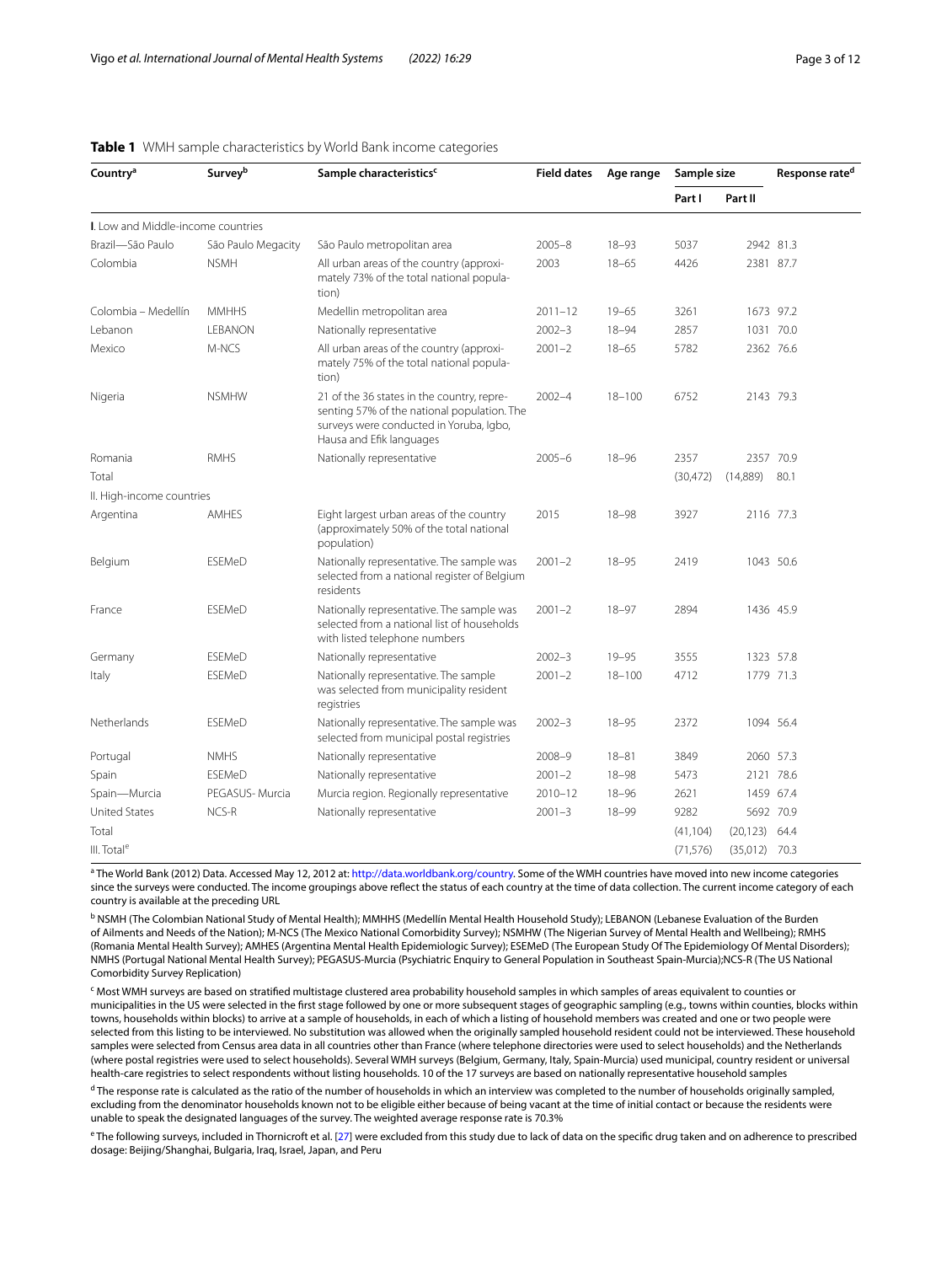|                                         | <b>All countries</b><br>$(n=3341)$ |       | <b>High income countries</b><br>$(n = 1991)$ |       | Low/middle income<br>countries<br>$(n = 1350)$ |       |
|-----------------------------------------|------------------------------------|-------|----------------------------------------------|-------|------------------------------------------------|-------|
|                                         | %/Mean                             | (SE)  | %/Mean                                       | (SE)  | %/Mean                                         | (SE)  |
| Gender                                  |                                    |       |                                              |       |                                                |       |
| Male                                    | 30.4                               | (1.1) | 31.3                                         | (1.3) | 29.1                                           | (1.8) |
| Female                                  | 69.6                               | (1.1) | 68.7                                         | (1.3) | 70.9                                           | (1.8) |
| Age Group                               |                                    |       |                                              |       |                                                |       |
| $18 - 29$                               | 28.7                               | (1.1) | 25.5                                         | (1.4) | 33.6                                           | (1.8) |
| $30 - 44$                               | 33.9                               | (1.0) | 32.7                                         | (1.2) | 35.7                                           | (1.8) |
| $45 - 59$                               | 25.1                               | (0.9) | 26.7                                         | (1.2) | 22.8                                           | (1.3) |
| $60 +$                                  | 12.3                               | (0.7) | 15.2                                         | (1.1) | 8.0                                            | (0.9) |
| Marital status                          |                                    |       |                                              |       |                                                |       |
| Separated, divorced, or widowed         | 19.8                               | (0.8) | 20.8                                         | (1.1) | 18.4                                           | (1.2) |
| Never married                           | 26.5                               | (1.1) | 26.1                                         | (1.5) | 27.1                                           | (1.7) |
| Married or cohabitating                 | 53.7                               | (1.1) | 53.1                                         | (1.5) | 54.6                                           | (1.8) |
| Income                                  |                                    |       |                                              |       |                                                |       |
| Low                                     | 31.1                               | (1.0) | 30.5                                         | (1.4) | 32.1                                           | (1.6) |
| Low-average                             | 24.3                               | (0.9) | 24.7                                         | (1.2) | 23.8                                           | (1.6) |
| Average-high                            | 24.0                               | (0.9) | 26.2                                         | (1.1) | 20.8                                           | (1.6) |
| High                                    | 20.5                               | (0.9) | 18.6                                         | (1.1) | 23.4                                           | (1.6) |
| Education                               |                                    |       |                                              |       |                                                |       |
| Low                                     | 20.9                               | (0.8) | 21.6                                         | (1.1) | 19.9                                           | (1.2) |
| Low-average                             | 30.1                               | (1.1) | 33.3                                         | (1.4) | 25.3                                           | (1.6) |
| Average-high                            | 29.1                               | (1.0) | 25.5                                         | (1.3) | 34.6                                           | (1.7) |
| High                                    | 19.8                               | (1.0) | 19.5                                         | (1.4) | 20.3                                           | (1.4) |
| Insurance                               |                                    |       |                                              |       |                                                |       |
| Direct private/optional insurance (yes) | 17.3                               | (0.9) | 21.5                                         | (1.3) | 11.1                                           | (1.3) |
| Employment status                       |                                    |       |                                              |       |                                                |       |
| Homemaker                               | 15.6                               | (0.8) | 9.4                                          | (0.7) | 24.8                                           | (1.4) |
| Other                                   | 16.1                               | (0.8) | 17.5                                         | (1.1) | 14.1                                           | (1.1) |
| Retired                                 | 8.9                                | (0.6) | 11.9                                         | (0.9) | 4.3                                            | (0.8) |
| Student                                 | 4.7                                | (0.6) | 4.5                                          | (0.8) | 4.9                                            | (0.9) |
| Working                                 | 54.7                               | (1.2) | 56.6                                         | (1.6) | 51.9                                           | (1.8) |
| Severity                                |                                    |       |                                              |       |                                                |       |
| Severe                                  | 36.8                               | (1.1) | 36.5                                         | (1.4) | 37.1                                           | (1.8) |
| Moderate                                | 45.1                               | (1.1) | 45.5                                         | (1.4) | 44.5                                           | (1.7) |
| Mild                                    | 18.1                               | (0.8) | 18.0                                         | (1.1) | 18.3                                           | (1.2) |
| Survey year <sup>a</sup>                |                                    |       |                                              |       |                                                |       |
| Continuous                              | 3.8                                | (0.1) | 3.4                                          | (0.2) | 4.3                                            | (0.1) |

<span id="page-3-0"></span>**Table 2** Sociodemographic distribution of the sample by country-income level, among those with 12-month major depressive disorder

<sup>a</sup> Survey year is continuous, so the mean is shown instead of %

or counselor in a mental health specialized setting); or (2) *general medical* (GM; primary care doctor, other medical doctor, any other healthcare professional seen in a GM setting). Respondents provided the number of visits with each in the past 12 months and, for medical providers, clarifed whether they received psychotherapy, pharmacotherapy, or both. For each psychotropic used

in the past 12 months, the type, dose, and duration were recorded. Further details about the treatment variables are presented elsewhere [\[39\]](#page-11-2).

*Contact coverage* involved any 12-month contact with a specialist or general medical provider for a mental health condition. For the pharmacotherapy measures two clinical psychiatrists with expertise in public health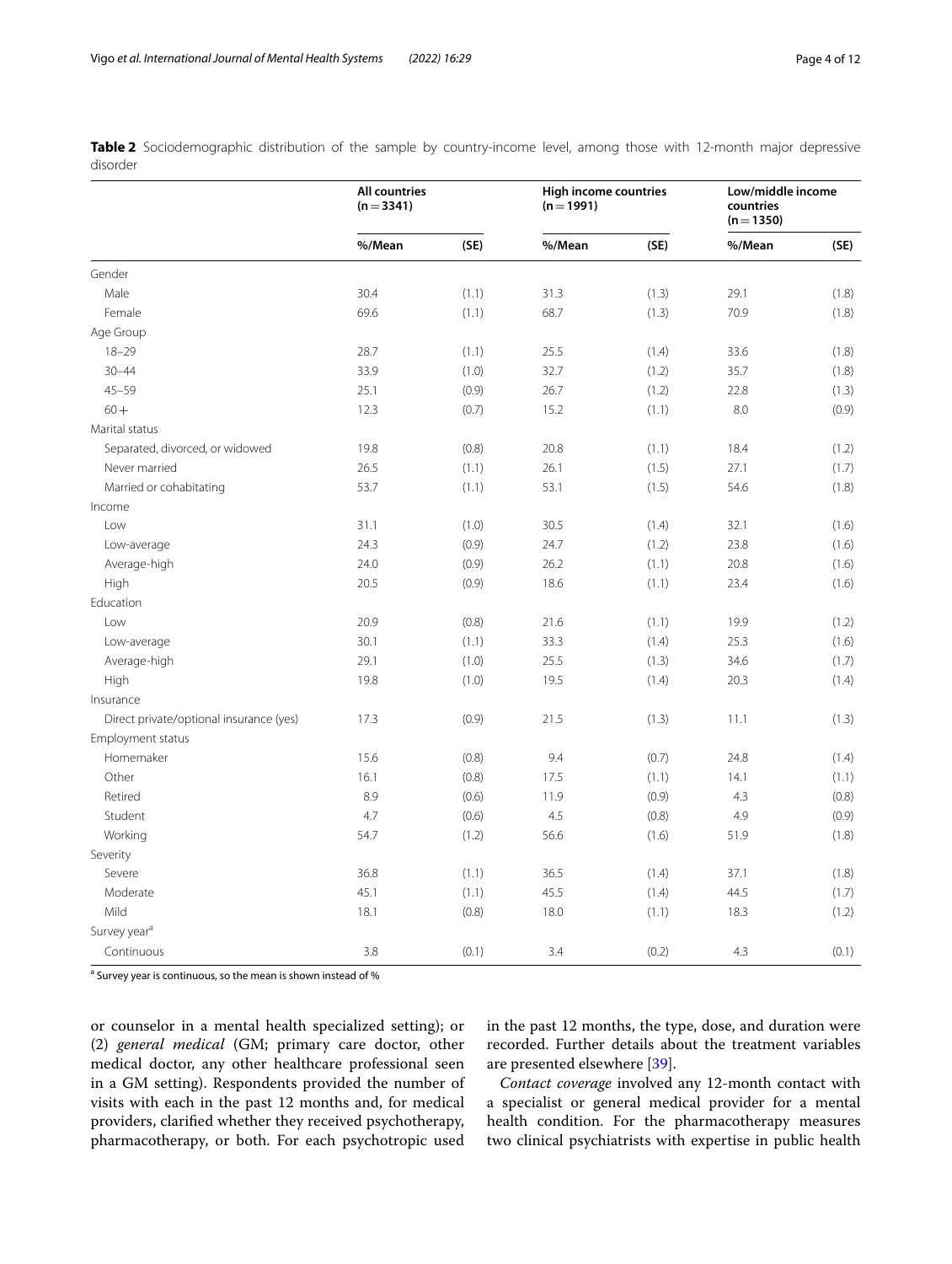<span id="page-4-0"></span>**Table 3** Components of effective coverage among those with 12-month major depressive disorder by country income level

| Coverage type                             |                          | countries<br>$(n=1991)$ | High-income | income<br>countries<br>$(n=1350)$ | Low/middle- | Significance between country<br>income level (HICs vs LAMICs) |
|-------------------------------------------|--------------------------|-------------------------|-------------|-----------------------------------|-------------|---------------------------------------------------------------|
| Among                                     | Coverage type            | $\%$                    | (SE)        | %                                 | (SE)        | F test                                                        |
| People with 12- month MDD $(n = 3341)$    | Contact coverage         | 52.0                    | (1.5)       | 26.5                              | (1.3)       | $145.5*$                                                      |
| People with contact coverage $(n = 1398)$ | Adequate pharmacotherapy | 27.6                    | (1.7)       | 22.3                              | (3.3)       | 1.7                                                           |
|                                           | Any pharmacotherapy      | 72.9                    | (2.2)       | 57.4                              | (2.9)       | $18.0*$                                                       |
|                                           | Adequate psychotherapy   | 33.2                    | (1.7)       | 30.2                              | (3.4)       | 0.6                                                           |
|                                           | Any psychotherapy        | 38.8                    | (1.7)       | 39.2                              | (3.6)       | 0.0                                                           |
| People with 12- month MDD $(n = 3341)$    | Effective coverage       | 16.3                    | (0.9)       | 6.0                               | (0.9)       | $41.5*$                                                       |

*HICs* high-income countries; *LAMICs* low/middle-income countries; *SE* standard error; *MDD* major depressive disorder

\* Signifcant at 0.05 level, two-sided test

(DV, CSW) independently reviewed responses about medications used (which involved selecting from country specifc lists including generic and brand names) and classifed them. Discrepancies were reconciled by consensus. *Adequate medication control* required at least four physician visits [[39\]](#page-11-2). *Medication adherence* required taking the prescribed daily dose on at least 27 out of 30 days (i.e., at least 90% of the time) [[40–](#page-11-3)[43\]](#page-11-4). *Adequate pharmacotherapy* required taking an antidepressant with adequate medication control and adherence (see Additional fle [1:](#page-8-0) Appendix Box S1 for a list of antidepressants). A small fraction of people with MDD may avoid antidepressants due to side efects, failed trials, or other legitimate reasons, so if a non-antidepressant psychotropic was adequately controlled by a psychiatrist with adequate patient adherence, it was also considered adequate.

*Any psychotherapy* required having two or more visits to any specialty mental health provider among help seekers. *Adequate number of sessions* required at least eight sessions [[39\]](#page-11-2). *Adequate psychotherapy* required at least 8 sessions from an adequate provider or still being in treatment after 2 visits. In the case of psychiatrists, for an encounter to be considered as a psychotherapeutic intervention (as opposed of medication control), visits needed to last 30 min or more.

We also defned a severity-specifc variable for *efective treatment coverage,* which for mild and moderate MDD required adequate pharmacotherapy and/ or adequate psychotherapy, and for severe MDD both adequate pharmacotherapy and adequate psychotherapy. These summary criteria result from a review of the National Institute for Health and Care Excellence Guidelines (NICE [\[44\]](#page-11-5)), the Canadian Network for Mood and Anxiety Treatments guidelines (CANMAT [\[45](#page-11-6), [46\]](#page-11-7)), the American Psychiatric Association Practice Guideline for

the Treatment of Patients With Major Depressive Disorder (APA [[47\]](#page-11-8)), and the WHO mhGAP Intervention Guide [[48\]](#page-11-9). Table [3](#page-4-0) shows the components of effective coverage by country and income level.

The sample for analysis was respondents who met criteria for 12-month MDD. Diferences in withinhousehold probabilities of selection and residual discrepancies between sample and population distributions were adjusted for through weights based on census demographic-geographic variables  $[31]$  $[31]$ . The Taylor series linearization method [[49\]](#page-11-10) implemented in SUDAAN software [\[50](#page-11-11)] was used to estimate standard errors to adjust for weighting and geographic clustering of data.

We frst ran bivariate logistic regression analyses to explore preliminary signifcant correlations between a specifc set of potential predictors based on previous knowledge (gender, age, marital status, income, education, type of health insurance, private insurance (yes/ no), employment status, severity, and survey year) and the outcome of interest, efective treatment coverage for MDD.

We then developed a multivariable logistic regression model to statistically predict efective treatment coverage including all the variables that had shown signifcance in the bivariate correlations. Signifcance was established at  $p < 0.05$ , and we report the unadjusted p values as well as values adjusted for false discovery rates (FDR) resulting from multiple testing using the Benjamini–Hochberg procedure.

Additionally, for those bivariate models that were signifcant in predicting "efective treatment coverage", we conducted exploratory analyses by decomposing this indicator to identify which components may drive coverage for specifc subgroups. So, we looked at determinants of contact coverage among those with 12-month MDD, and of the specifc components of treatment (i.e. any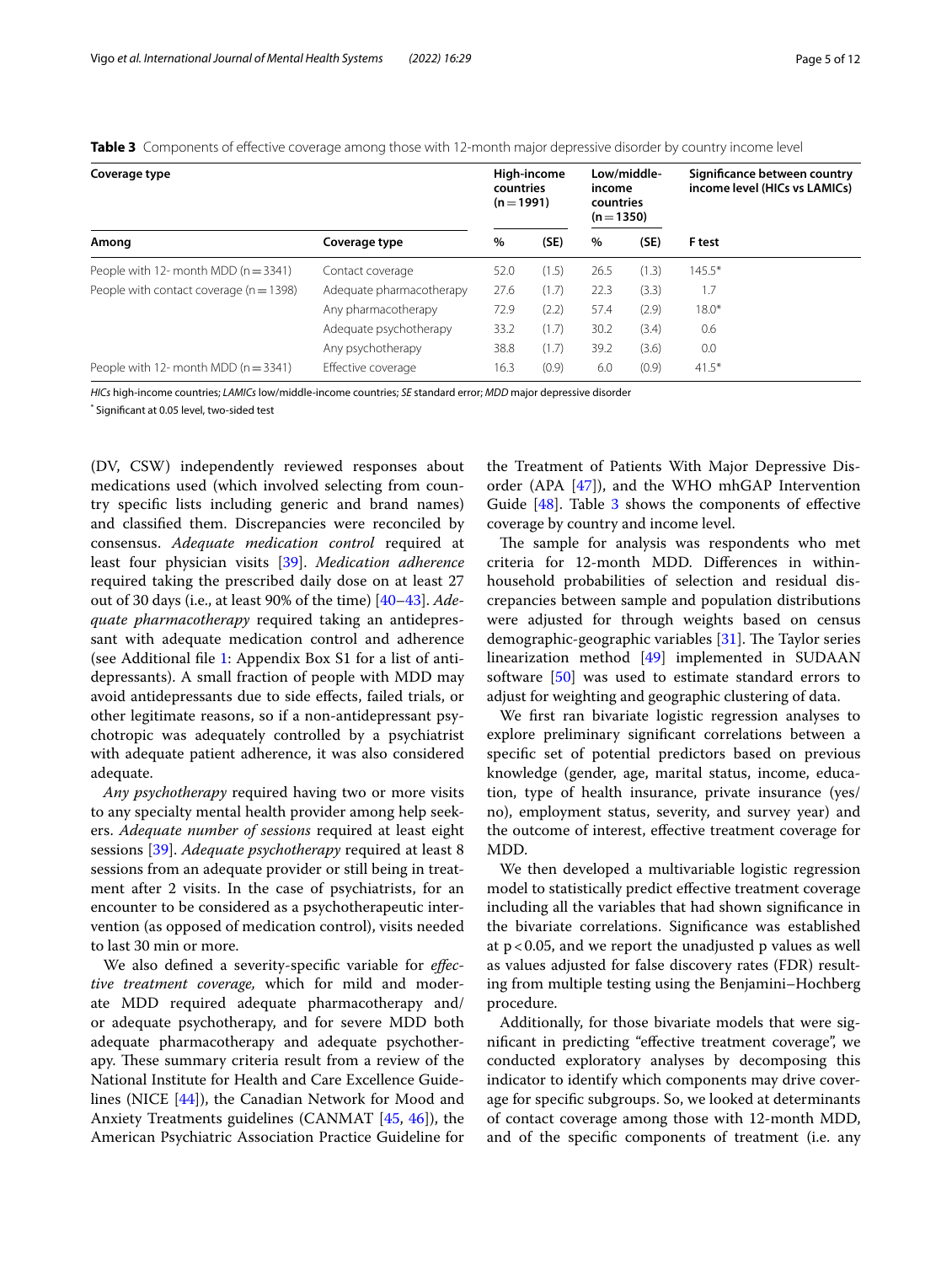pharmacotherapy, adequate pharmacotherapy, any psychotherapy, and adequate psychotherapy) among those with 12-month MDD and contact coverage. Finally, we stratifed our analyses by country income level, and for people with severe MDD.

#### **Results**

#### **Main analysis**

Signifcant predictors of efective treatment coverage for persons with MDD.

In our initial bivariate models, the following variables were associated with efective treatment coverage: age, income, education, type of insurance, private insurance, and severity. After adjusting for the FDR, age, education, type of insurance and private insurance remained signifcant, while income and severity were not statistically significant ( $p = 0.055$  and 0.073 respectively) (see Table [4](#page-6-0)).

Our multivariate model includes all the variables that showed signifcance in the bivariate logistic regression analyses. In this exploratory analysis, we simplifed these variables by creating dummies capturing the values that were signifcantly associated with increased odds of receiving efective treatment coverage: middle age or not, high income or not, average-high to high education or not, direct private insurance or not. We retained MDD severity as an ordinal variable. Table [5](#page-7-0) shows the results: only middle age ( $OR=1.6$ ;  $p = <001$ ), high or average high education (OR=1.6;  $p=0.002$ ), and direct private insurance ( $OR = 1.6$ ;  $p = 0.025$ ) retain significance, while income and severity lose signifcance.

#### **Exploratory analyses**

For the variables mentioned above (which were signifcantly associated with efective coverage in the bivariate analysis), we conducted additional exploratory analyses of the diferent components of efective coverage. Five fndings of potential interest stand out.

First, persons between 30 and 59 years with MDD were more likely than other age groups to get effective treatment coverage for MDD. Among help-seekers, the 18–29 group is signifcantly less likely to get any pharmacotherapy, followed by the 30–44, the  $60+$ , and again with the 45–59 being the most likely to receive it. The  $60 + \text{help}$ seekers are the least likely to get any psychotherapy and to get adequate psychotherapy, with other age-groups being two to three times more likely to receive either. The 45–59 group might be the most likely to receive efective treatment coverage because they are more likely to contact services (see Table [4](#page-6-0) for details).

Second, with respect to individual-level income, persons with high income are more likely to get any contact coverage. People with the highest individual income are also signifcantly more likely to get efective treatment coverage than any other subgroup (see Table [4](#page-6-0) for details).

Third, persons with highest levels of education are most likely to get efective treatment coverage, with a dose–response relationship. Interestingly, with respect to contact coverage, people with the lowest level of education do not signifcantly difer from those with higher education, and the inequality seems to stem from the inadequacy of the pharmacotherapy and psychotherapy, which results in the fact that those with low level of education are less than half as likely to get efective treatment coverage (see Table [4](#page-6-0) for details).

Fourth, persons with direct private insurance are more than twice as likely to get efective treatment coverage as those with no insurance (i.e., who would need to pay out of pocket). This inequality seems to be driven by the increased likelihood of getting contact coverage, of getting any psychotherapy and adequate psychotherapy for those with private insurance (see Table [4](#page-6-0) for details).

Fifth, persons with moderate disorders are the most likely to receive effective treatment coverage. The reason is that even though people with severe depression are more likely to have any contact coverage, any/adequate psychotherapy, or any/adequate pharmacotherapy, they are less likely to receive the adequate combination of pharmacotherapy and psychotherapy that they need. Whereas people with moderate depression are less likely to get any services, but more likely for these services to meet the more basic package they require. Persons with mild disorders receive signifcantly less of any and all service components (see Table [4](#page-6-0) for details).

#### **Country-income level and severity**

In HICs, both age and education were signifcant determinants of efective treatment coverage. (see Additional file  $1$ : Appendix Table S1 for details). Thirty to 59 year-old and higher educated people with MDD receive are more likely to receive efective treatment coverage. In LAM-ICs, the only signifcant predictor of efective treatment coverage was having direct private insurance: patients with direct private insurance were four times more likely to receive efective treatment coverage than all others  $(p=0.008;$  see Additional file [1:](#page-8-0) Appendix Table S2 for details).

To better understand the exact reasons why severely afected persons with MDD did not obtain treatment that meets the criteria for efective treatment coverage, we additionally studied severe MDD cases in all countries and in HICs and LAMICs separately. For severely afected people across countries, a high personal income doubled the likelihood of receiving any contact coverage (*p*<0.01). For people receiving any services, having direct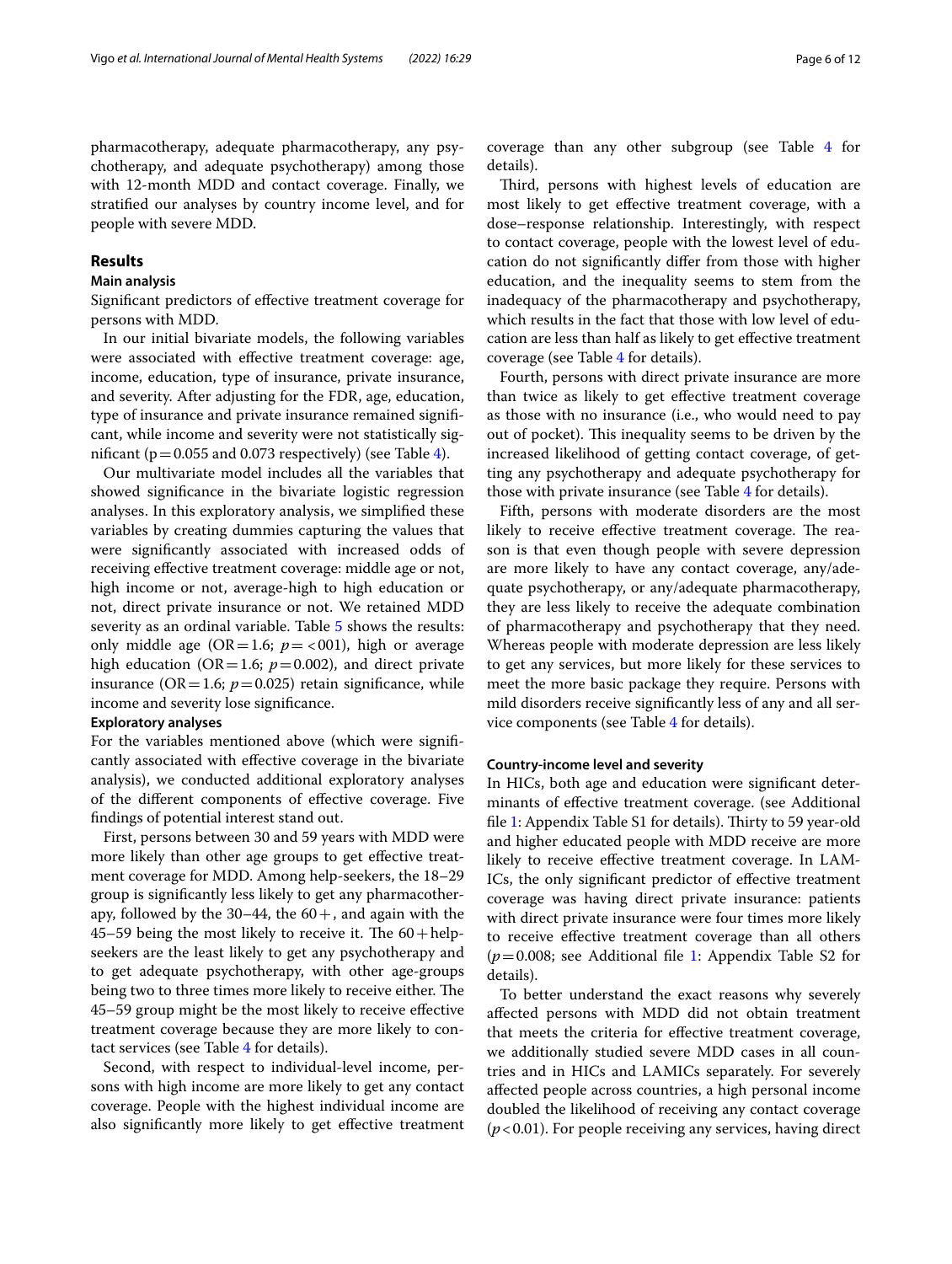|              |                 | £<br>Among those wi                                                     |      |                |                                 |               |                | Among those with contact coverage (n=1398) |               |               |                               |       |               |                                    |               |                | Among those with                                      |            |
|--------------|-----------------|-------------------------------------------------------------------------|------|----------------|---------------------------------|---------------|----------------|--------------------------------------------|---------------|---------------|-------------------------------|-------|---------------|------------------------------------|---------------|----------------|-------------------------------------------------------|------------|
|              |                 | $(n=3,341)$ , received<br>contact coverage <sup>a</sup><br>12-month MDD |      |                | pharmacotherapy<br>Received any |               |                | Received adequate<br>pharmacotherapy       |               |               | psychotherapy<br>Received any |       |               | Received adequate<br>psychotherapy |               |                | received effective coverage<br>12-month MDD (n=3341), |            |
|              |                 | OR (95% CI)                                                             | test | g              | (95%<br>ຣີ                      | Ftest OR (95% |                |                                            | Ftest OR (95% |               | Ξ                             | Ftest |               | OR (95%)                           | Ftest OR (95% |                |                                                       | Ftest FDR+ |
| Age          |                 |                                                                         |      |                |                                 |               |                |                                            |               |               |                               |       |               |                                    |               |                |                                                       |            |
| $18 - 29$    |                 | $0.8$ $(0.6 - 1.1)$                                                     |      |                | $10.4*0.4*$ $(0.2-0.7)$ 9.9*    |               |                | $0.8$ $(0.5-1.4)$ 1.7                      |               |               | $2.9*$ (1.7-5.0) 6.1*         |       |               | $2.6*$ $(1.5-4.3)$ $5.1*$          |               |                | $1.1$ $(0.6-1.8)$ 3.6*                                | 0.041      |
| 30-44        | $\overline{11}$ | $(0.8 - 1.5)$                                                           |      | 0.8            | (0.4, 1.3)                      |               | $\frac{1}{2}$  | $(0.8 - 2.0)$                              |               | $2.9*$        | $(1.7 - 4.8)$                 |       | $2.8*$        | $(1.6 - 4.7)$                      |               | $\frac{16}{5}$ | $(1.0 - 2.6)$                                         |            |
| 45-59        |                 | $(1.1 - 2.1)$<br>$1.5*$                                                 |      | $\frac{1}{2}$  | $(0.7 - 2.0)$                   |               | $\frac{1}{2}$  | $(0.9 - 2.0)$                              |               | $2.0*$        | $(1.2 - 3.4)$                 |       | $1.9*$        |                                    |               | $6*$           | $(1.0 - 2.6)$                                         |            |
| $60 + (Ref)$ | REF             |                                                                         |      | REF            |                                 |               | REF            |                                            |               | REF           |                               |       | REF           |                                    |               | RË⊧            |                                                       |            |
| Income       |                 |                                                                         |      |                |                                 |               |                |                                            |               |               |                               |       |               |                                    |               |                |                                                       |            |
| Low          | $0.7*$          | $(0.5 - 0.9)$                                                           |      | $3.0*0.9$      | $(0.6-1.4)$ 0.7                 |               | $\frac{8}{2}$  | $(0.5 - 1.3)$ 0.7                          |               |               | $0.6*$ $(0.4-0.9)$ $2.8*$     |       | 0.6           | $(0.4 - 1.0)$ 2.3                  |               |                | $0.6*$ $(0.4-0.8)$ 3.3*                               | 0.055      |
| Low-average  | $0.7*$          | $(0.5 - 1.0)$                                                           |      | $\overline{0}$ | $(0.4 - 1.2)$                   |               | 0.0            | $(0.6,-5)$                                 |               | $\frac{8}{2}$ | $(0.5 - 1.3)$                 |       | $\frac{8}{2}$ | $(0.5 - 1.3)$                      |               | 8<br>0.8       | $(0.5 - 1.1)$                                         |            |
| Average-high | $0.7*$          | $(0.6 - 0.9)$                                                           |      | $\frac{8}{2}$  | $(0.5 - 1.3)$                   |               | $\overline{0}$ | $(0.5 - 1.1)$                              |               | $0.6*$        | $(0.4 - 0.9)$                 |       | $0.6*$        | $(0.4 - 1.0)$                      |               | $0.6*$         | $(0.4 - 0.9)$                                         |            |
| High (Ref)   | REF             |                                                                         |      | REF            |                                 |               | REF            |                                            |               | L.            |                               |       | REF           |                                    |               | REF            |                                                       |            |

Level of education

 $Low$ 

<span id="page-6-0"></span>Level of education

Type of insurance

None (Ref)

Type of insurance

Average-high Low-average

High (Ref)

Insurance

Insurance

Direct private/optional insurance

Direct private/optional insurance

(yes)

Severity

Severe (Ref.)

Low 0.8 (0.6–1.1) 3.0\* 1.2 (0.7–1.9) 0.2 0.6\* (0.4–1.0) 2.0 0.4\* *(*0.3–0.7) 7.3\* 0.5\* (0.3–0.7) 5.6\* 0.4\* (0.3–0.6) 7.0\* 0.001

 $0.6*$ 

 $(0.7 - 1.9) 0.2$ 

 $\overline{1}$ .  $\overline{10}$  $1.2 E$ 

 $3.0*$ 

 $(0.6 - 1.1)$ 

 $0.8$ 

 $(0.4 - 1.0)$  2.0

0.001

 $(0.3 - 0.6)$  7.0\*

 $0.4*$  $0.6*$ 

 $(0.3 - 0.7)$  5.6\*

 $7.3*$ 

 $(0.3 - 0.7)$ 

 $(0.3 - 0.8)$  $(0.6 - 1.4)$ 

 $0.5*$  $0.5$ <sup>\*</sup>

 $(0.4 - 0.9)$ 

 $0.6*$  $0.4*$ 

> $(0.5 - 1.1)$  $(0.7 - 1.6)$

> $(0.6 - 1.1)$  $(0.4 - 0.8)$

> > $0.8$ <br>REF

0.9<br>REF

 $(0.6 - 1.4)$ 

0.9<br>REF

Low-average 0.7\* (0.5–0.9) 1.0 (0.6–1.6) 0.8 (0.5–1.1) 0.6\* (0.4–0.9) 0.5\* (0.3–0.8) 0.6\* (0.4–0.8) (1.1-90) 80 (Fi l-90) 6.0 (Fi l-90) 6.0 (9.1-1.0) 0.1 (8.1-1.0) 2.1 (6.0–1.0) \*(2 ) \*(2 )

 $(0.6 - 1.6)$  $(0.7 - 1.8)$ 

 $(0.5 - 0.9)$  $(0.5 - 0.9)$ 

 $0.7*$  $0.7*$ <br>REF

 $\frac{8}{2}$ 

High (Ref ) REF REF REF REF REF REF

 $1.0$ <br>REF

None (Ref ) REF REF REF REF REF REF

REF

REF  $0.8$ 

Direct private/optional insurance 2.2\* (1.4–3.2) 6.8 1.1 (0.6–2.1) 0.1 0.3 0.2 1.4 (0.6–2.1) 0.7–3.2 (1.2–5.4) 3.7\* 2.4\* (1.2–5.4) 3.7\* 0.042

 $(0.6 - 2.1) 0.1$ 

 $\equiv$ 

6.8

 $(1.4 - 3.2)$ 

Direct private/optional insurance

Any other types of insurance

REF

 $(1.0 - 1.8)$ 

 $2.2^{*}$ <br>1.3

 $(0.4 - 1.8)$  0.2

 $0.042$ 

 $2.4*$  (1.2-5.0) 4.3\*<br>1.4 (0.7-2.5)

 $(0.8-3.4)$  3.7\*

 $\overline{1}$ 

2.8

 $(0.7 - 2.6)$ 

 $\frac{4}{9}$  8 REF

REF

 $(0.5 - 1.8)$ 

 $60$ 

 $(0.4 - 1.5)$ 

REF

0.022

 $(1.2 - 2.8)$  7.8\*

 $1.8*$ 

 $(1.2 - 2.7)$  7.4\*

 $1.8*$ 

 $5.3*$ 

 $(1.1 - 2.4)$ 

Any other types of insurance 1.3 (1.0–1.0) 0.8 (1.0–1.0) 0.8 (0.7–1.0) 1.1 (0.1–1.6) 0.8 (0.1–1.6) 0.9 (0.7–1.<br>Any other types of the contract of the contract of the contract of the contract of the contract of the contract

 $(6.7 - 1.9)$ 

 $\Xi$ 

 $(0.4 - 1.5)$ 

1.7\* (1.2–2.4) 9.8\* 1.0 (0.7–1.5) 0.0 1.0 (0.6–1.7) 0.1 1.6\* (1.1–2.4) 5.3\* 1.8\* (1.2–2.7) 7.4\* 1.8\* (1.2–2.8) 7.8\* 0.022

 $\overline{O}$  .

 $(0.6 - 1.7)$ 

 $\overline{1}$ . O

 $0.0$ 

 $(0.7 - 1.5)$ 

 $\supseteq$ 

 $9.8^*$ 

 $(1.2 - 2.4)$ 

 $1.7*$ 

 $1.6*$ 

| í<br>j<br>$\frac{1}{2}$<br>i<br>i<br>j<br>$\ddot{\phantom{a}}$<br>i<br>j<br>í           |
|-----------------------------------------------------------------------------------------|
|                                                                                         |
| ã<br>j                                                                                  |
| ī<br>j<br>ĭ<br>Ì<br>Í                                                                   |
| ׇ֚֘֝֬<br>$\overline{\phantom{a}}$                                                       |
| Ì<br>ļ                                                                                  |
| ׇ֚֬֡<br>ว<br>ว<br>)<br>í<br>í                                                           |
| š,<br>Ξ<br>)<br>Ì<br>I                                                                  |
| i<br>Ś<br>ï<br>Ï<br>ά                                                                   |
| $\frac{1}{6}$<br>5<br>i                                                                 |
| ł<br>j.<br>i                                                                            |
| ׅ֘֒<br>Ę                                                                                |
| Į<br>ĺ                                                                                  |
| í<br>l                                                                                  |
| Z                                                                                       |
| i<br>ï<br>í<br>J                                                                        |
| i<br>١<br>l                                                                             |
| j<br>֖֖֖֖֖֖֖֖֧ׅ֖ׅ֖֚֚֚֚֚֚֚֚֚֚֚֚֚֚֚֚֚֚֚֚֚֚֬֝֝֓֞֡֓֞֡֓֬֝֓֞֬֓֞֓֞֓֡֬֓֞<br>$\mathfrak{g}$<br>j |
| j<br>$\frac{1}{2}$<br>í                                                                 |
| i<br>ć<br>í                                                                             |
| í<br>.<br>د<br>l<br>Ì                                                                   |
| j                                                                                       |
| ١<br>i                                                                                  |
| l<br>ì<br>j                                                                             |
| $\overline{\phantom{a}}$<br>╘                                                           |
| ī<br>J<br>ļ<br>ï<br>ī<br>١                                                              |
| ĺ<br>J<br>l<br>i                                                                        |
| ו<br>3<br>.<br>i                                                                        |
| 5<br>ļ<br>$\leq$<br>l                                                                   |
| $\overline{a}$<br>ׇ֘֝֬֝<br>₫                                                            |
| j<br>j<br>l                                                                             |
| j<br>i<br>i                                                                             |
|                                                                                         |
| ļ<br>ï                                                                                  |
| $\ddot{\phantom{0}}$<br>ť                                                               |
| i<br>i<br>i<br>ì<br>ï<br>1<br>ì                                                         |
| ļ<br>j<br>ڔ<br>Ó                                                                        |
| đ€                                                                                      |
| i<br>5<br>ζ<br>2                                                                        |
| $\ddot{\alpha}$<br>$\bar{c}$<br>ı<br>ł                                                  |
|                                                                                         |

| <i><b>Aoderate</b></i>                                         | 35.1*<br>$0.5*$ $(0.4-0.6)$ | $\tilde{C}$ |                    |        | $(0.5-0.0)$ 8.2* $0.6$ * $(0.40)$ *0.0 $(0.5-0.0)$ 6.0 |        |               |                    | $(0.5-1.0)$ 4.8*<br>$(1.4*$<br>$(1.4*$<br>$(1.6-1.0)$<br>$(0.7-0.0)$<br>$(0.7-0.0)$<br>$(0.7-0.0)$ | 0.073 |
|----------------------------------------------------------------|-----------------------------|-------------|--------------------|--------|--------------------------------------------------------|--------|---------------|--------------------|----------------------------------------------------------------------------------------------------|-------|
| $\frac{1}{2}$                                                  | $0.4*$ (0.3–0.5)            |             | $0.4*$ $(0.2-0.6)$ | $0.5*$ | $(0.3 - 0.8)$                                          | $0.5*$ | $(0.3 - 0.8)$ | $0.5*$ $(0.3-0.8)$ | $(0.6 - 1.4)$<br>0.9                                                                               |       |
| MDD major depressive disorder; OR odds ratio; CI confidence in | interv                      |             |                    |        |                                                        |        |               |                    |                                                                                                    |       |

Severe (Ref.) REF REF REF REF REF REF

REF

REF

REF

"Significant at the 0.05 level, two-sided test \* Signifcant at the 0.05 level, two-sided test MDD major depress

a Models are bivariate with each demographic predictor in separate models, controlling for country dummies. The following variables were non-significant: gender, marital status, employment status and survey year a Models are bivariate with each demographic predictor in separate models, controlling for country dummies. The following variables were non-signifcant: gender, marital status, employment status and survey year <sup>†</sup> FDR: False discovery rate adjustment for multiple testing implementing the Benjamini-Hockberg method † FDR: False discovery rate adjustment for multiple testing implementing the Benjamini-Hockberg method

Vigo *et al. International Journal of Mental Health Systems (2022) 16:29* Page 7 of 12

0.073

REF

REF  $\overline{0}$ 

REF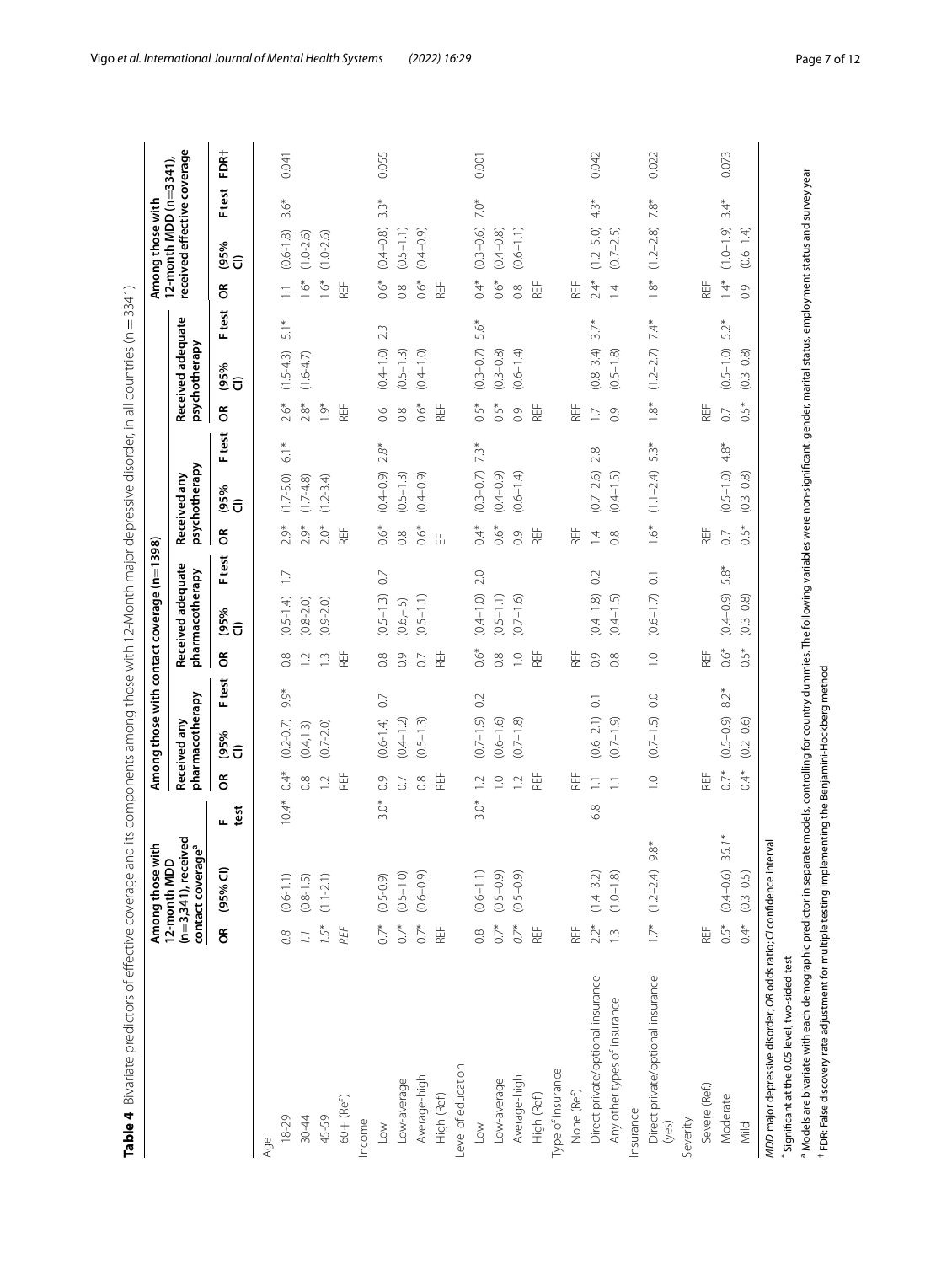<span id="page-7-0"></span>**Table 5** Multivariate model of effective coverage among those with 12-month major depressive disorder, in all countries  $(n=3341)$ 

|                                                           |                  | Among those with<br>12-month MDD ( $n = 3341$ ),<br>received effective coverage <sup>a</sup> |           |             |
|-----------------------------------------------------------|------------------|----------------------------------------------------------------------------------------------|-----------|-------------|
|                                                           | OR               | (95% CI)                                                                                     | F<br>test | <b>FDR+</b> |
| Age                                                       |                  |                                                                                              |           |             |
| Middle Age (30–59) Y/N                                    | $1.6*$           | $(1.2-2.1)$ 11.0*                                                                            |           | 0.004       |
| Income                                                    |                  |                                                                                              |           |             |
| High Income Y/N                                           | 1.3 <sup>2</sup> | $(0.9 - 1.8)$                                                                                | 1.6       | 0.208       |
| Level of education                                        |                  |                                                                                              |           |             |
| Average-high to high education, $Y/N = 1.6*$              |                  | $(1.2 - 2.2)$                                                                                | $9.2*$    | 0.006       |
| Type of insurance                                         |                  |                                                                                              |           |             |
| Direct private/optional insurance, $Y/N$ 1.6* $(1.1-2.5)$ |                  |                                                                                              | $5.0*$    | 0.042       |
| Severity                                                  |                  |                                                                                              |           |             |
| RFF: Severe                                               |                  |                                                                                              |           |             |
| Moderate                                                  | 1.3              | $(1.0 - 1.8)$                                                                                | 2.3       | 0.127       |
| Mild                                                      | 0.9              | $(0.6 - 1.4)$                                                                                |           |             |
| Global F test for multivariate model                      |                  |                                                                                              | $5.8*$    |             |

*MDD* major depressive disorder; *OR* odds ratio; *CI* confdence interval

\* Signifcant at the .05 level, two-sided test

<sup>a</sup> Model is a multivariate model with all rows in the same model, controlling for country dummies

† FDR: False discovery rate adjustment for multiple testing implementing the Benjamini-Hockberg method

private insurance doubled the likelihood of receiving adequate psychotherapy  $(p=0.02)$ , and being female doubled the likelihood of receiving any psychopharmacology  $(p=0.009)$ . Finally, people aged 45 to 59 were the most likely to receive contact coverage  $(p=0.018)$ . See Additional fle [1](#page-8-0): Appendix Table S3 for details.

In HICs, severely afected people aged 45 to 59 were also more likely to have contact coverage  $(p<0.01)$  and receive any pharmacotherapy  $(p=0.017)$ . People with private insurance were 5.6 times more likely to receive any pharmacotherapy compared to people without insurance  $(p=0.042)$ . See Additional file [1:](#page-8-0) Appendix Table S4 for details.

Focusing on the coverage for severely afected people in LAMICs our findings indicate that men  $(OR=1.7;$  $p=0.018$ ), people with high income (reference group, more than twice as likely than all other groups;  $p=0.02$ ), high education (reference group;  $p=0.019$ ), and direct private insurance were more likely to have contact coverage ( $OR = 3.6$ ;  $p = 0.003$ ). Further, people with direct private insurance were nearly four times more likely to get any and adequate psychotherapy  $(p=0.045$  and 0.034 respectively). Finally, married people were signifcantly less likely to receive any psychotherapy  $(p=0.023)$ , adequate psychotherapy  $(p=0.048)$ , and adequate pharmacotherapy ( $p = 0.032$ ). See Additional file [1](#page-8-0): Appendix Table S5 for details.

### **Discussion**

Though our initial bivariate models indicate that age, income, education, insurance, and severity may be associated with efective treatment coverage for depression, after inclusion in a multivariable model and adjustment for multiple testing, only some of these variables retain signifcance: being 30 to 59 years old, having higher education levels, and having direct private insurance signifcantly contribute to increased likelihood of receiving efective treatment coverage.

Our exploratory analyses suggest that in LAMICs the only signifcant association with efective treatment coverage may be having private insurance. Also, for the most severely afected people in LAMICs, being a man, having high income, high education, and direct private insurance are all signifcantly associated with receiving contact coverage, a precondition of efective treatment coverage.

Our study adds critical information by integrating subject and demographic variables, severity of depression, type of insurance, and adequacy of care, all leading to an increased understanding of efective treatment coverage and its determinants. Our fndings also raise relevant policy questions. First, the fact that education level is a determinant of effective treatment coverage offers potentially interesting areas of intervention. A known barrier to care for mental services is mental health literacy [\[51](#page-11-12)]. This refers to knowledge about dysfunction, resources, and the means through which they are accessed. Also, lower levels of education make it more difficult to identify sadness, diminished pleasure, loss of energy, feelings of worthlessness or guilt as medical conditions that may need treatment. Or, even if identifed as such, the ability to activate the organizational levers required to receive such care may depend on a nuanced understanding of how the health care system works, and of users' rights to healthcare in diferent settings. Each of these facets relate to mental health literacy, providing a parsimonious interpretation of the efect. Also, the fndings convey the increased need to more assertively and responsively provide services for those at lower educational levels and limited mental health literacy. Promising work is well underway toward this end, as for example, with the use of digital mental health services [\[52,](#page-11-13) [53](#page-11-14)].

Second, it is not clear why private insurance was the only form of fnancial protection signifcantly associated with efective treatment coverage. "Any other type of insurance", which included social security and publicly funded healthcare, was not signifcantly diferent from "no insurance" in our bivariate analyses. In HICs,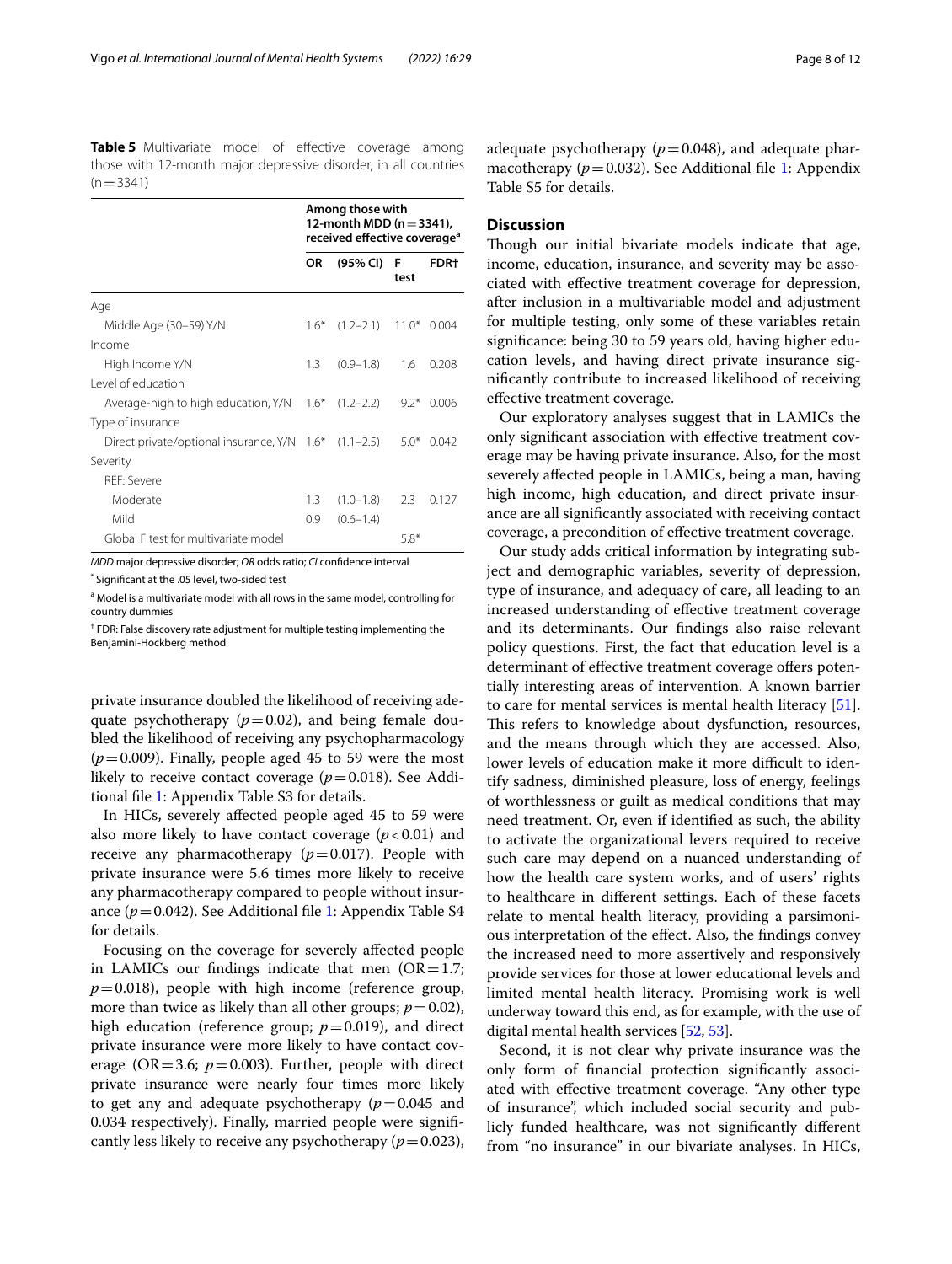we found that both "direct private" and "any other insurance" were signifcantly diferent from "no insurance' when it comes to the provision of contact coverage, but that diference is lost as we adjust for the quality of those services. In LAMICs, the odds of receiving efective treatment coverage were 3.8 with "direct private insurance" vs all other. One hypothesis would be that other forms of insurance in most of these LAMICs are insuffciently developed to signifcantly increase even contact coverage, let alone efective treatment coverage. Another hypothesis would be that the quality of mental health care was only meaningfully better with private insurance, particularly in LAMICs. In addition, it is possible that private insurance covaries with education and income and our study showed these factors very much relate to efective treatment coverage. Ultimately, in the multivariable model pooling all countries direct private insurance signifcantly increased the odds of efective treatment coverage.

There are important limitations to note. First, service utilization and adherence data relied on self-reports that may be biased. We focused on 12-month treatment rather than longer recall periods to minimize recall bias. More stringent methods (e.g., blood samples, pill counts) are impractical for population-level investigations, making surveys acceptable to assess adherence. 80% and 90% have previously been used as compliance thresholds  $[40-42]$  $[40-42]$  $[40-42]$ , so we used the most stringent one (taking the indicated dose at least 90% of the time) to compensate for potential bias. Additionally, given that our surveys span 15 years (2001 to 2015) and all country income levels, we have not included computer-, peer-, or community provider-delivered interventions due to their inconsistency across time and countries.

Also, many other critical variables might well infuence the variables we investigated. It was not possible through our data to establish the relative importance of the many other health system, socioeconomic, and environmental variables that may determine utilization patterns.

Finally, there are limitations to both theory-driven multivariable models and those that result from retaining signifcant bivariate correlations. We chose a model building strategy that combines both approaches in a purposeful manner, and clearly describe each step. The rationale for conducting preliminary bivariate analyses on a set of potentially relevant variables was twofold. First, in our experience, some of these variables are highly correlated, and including them all in a purely theory driven multivariable model may show spurious signifcant correlations. Second, these bivariate associations are also relevant to then explore the associations with the components of our composite variable of interest. Further, given that we explore a limited

number of variables, the likelihood of random signifcance is minimal.

#### **Conclusions**

In summary, our fndings suggest that improving fnancial protection may expand efective treatment coverage going beyond the direct impact of individual income. However, the fndings also show that state funded health care and social security in the real world seem to expand contact coverage but are not signifcantly diferent from no insurance when an adjustment is made for the quality of services rendered. In addition, the signifcant impact of having a higher education calls into question the accessibility of services and may justify populationlevel interventions to counter stigma, decrease barriers, and increase acceptability of services. Finally, addressing entrenched sources of inequality, such as gender, income and education may be of particular importance for severely afected patients in LAMICs.

#### **Abbreviations**

MDD: Major depressive disorder; WHO-WMH: World Health Organization World Mental Health; OR: Odds ratio; LAMICs: Low and middle income countries; HICs: High income countries; RR1w: Response rate 1, weighted; DSM-IV: Diagnostic and Statistical Manual of Mental Disorders, fourth edition; CIDI: Composite international diagnostic interview; SDS: Sheehan disability scale; SMH: Specialist mental health services; GM: General medical services; NICE: National Institute for Health and Care Excellence Guidelines; CANMAT: Cana‑ dian Network for Mood and Anxiety Treatments guidelines; APA: American Psychiatric Association; mhGAP: Mental health gap guide; FDR: False discovery rate.

#### **Supplementary Information**

The online version contains supplementary material available at [https://doi.](https://doi.org/10.1186/s13033-022-00539-6) [org/10.1186/s13033-022-00539-6](https://doi.org/10.1186/s13033-022-00539-6).

<span id="page-8-0"></span>Additional file 1: Table S1. Bivariate predictors of effective coverage and its components among those with 12-month major depressive disorder, in high income countries (n=1991)<sup>1</sup>. **Table S2.** Bivariate predictors of effective coverage and its components among those with 12-month major depressive disorder, in low/middle-income countries (n=1350)<sup>1</sup>. **Table S3.** Bivariate predictors of efective coverage and its components among those with 12-month major depressive disorder, in all countries, among severe cases (n=1244)<sup>1</sup>. **Table S4.** Bivariate predictors of effective coverage and its components among those with 12-month major depressive disorder, in high income countries, among severe cases  $(n=730)^1$ . Table S5. Bivariate predictors of effective coverage and its components among those with 12-month major depressive disorder, in low and middle countries, among severe cases (n=514)<sup>1</sup>. **Box S1.** Antidepressants and classes

#### **Acknowledgements**

The WHO World Mental Health Survey collaborators are Sergio Aguilar-Gaxiola, MD, PhD; Ali Al-Hamzawi, MD; Mohammed Salih Al-Kaisy, MD; Jordi Alonso, MD, PhD; Yasmin Altwaijri, PhD; Laura Helena Andrade, MD, PhD; Lukoye Atwoli, MD, PhD; Corina Benjet, PhD; Guilherme Borges, ScD; Evelyn J. Bromet, PhD; Ronny Brufaerts, PhD; Brendan Bunting, PhD; Jose Miguel Caldas-de-Almeida, MD, PhD; Graça Cardoso, MD, PhD; Somnath Chatterji, MD; Alfredo H. Cia, MD; Louisa Degenhardt, PhD; Koen Demyttenaere, MD, PhD; Silvia Florescu, MD, PhD; Giovanni de Girolamo, MD; Oye Gureje, MD, DSc, FRCPsych; Josep Maria Haro, MD, PhD; Meredith Harris, PhD; Hristo Hinkov, MD, PhD;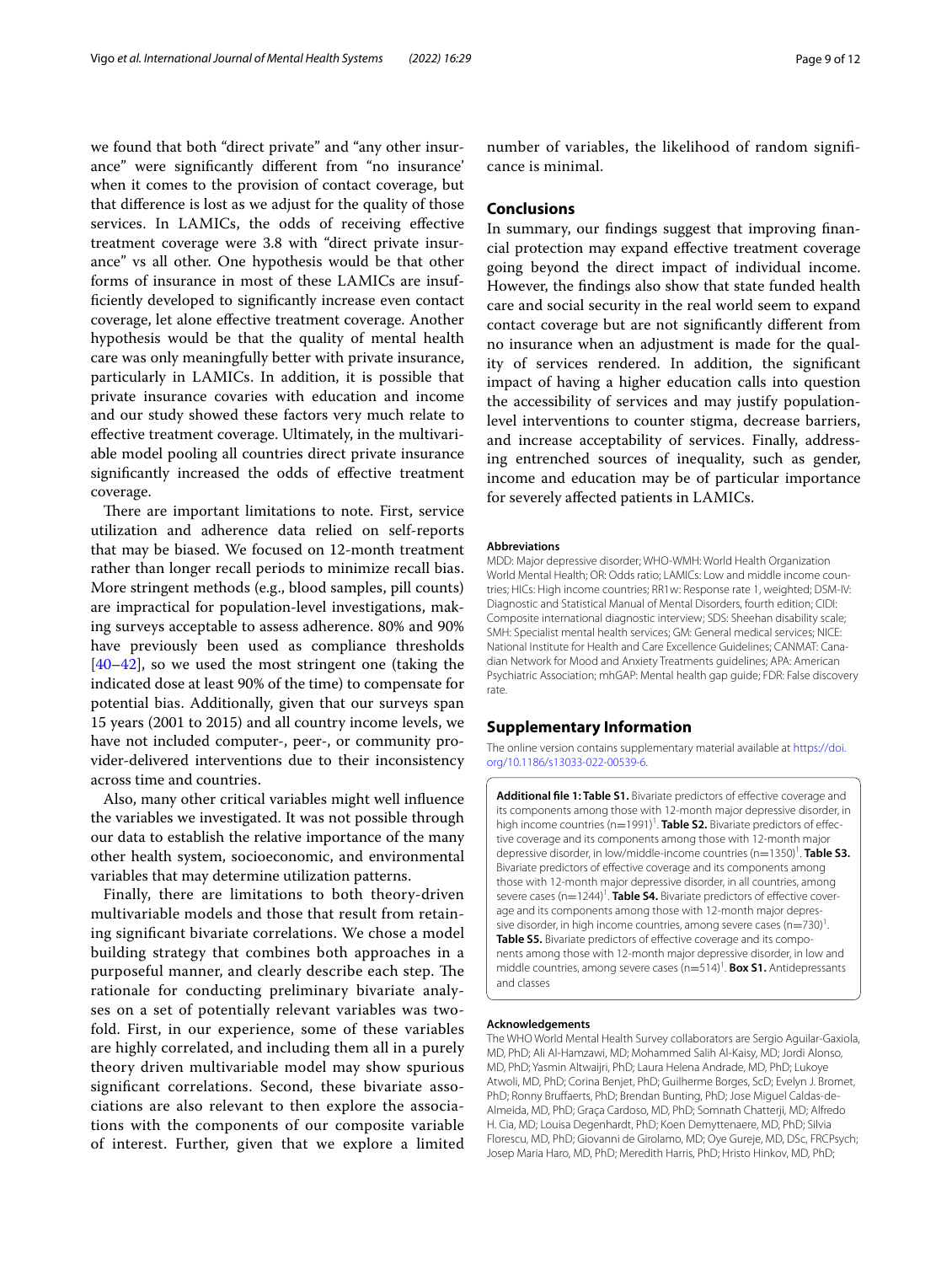Chi-yi Hu, MD, PhD; Peter de Jonge, PhD; Aimee Nasser Karam, PhD; Elie G. Karam, MD; Norito Kawakami, MD, DMSc; Ronald C. Kessler, PhD; Andrzej Kiejna, MD, PhD; Viviane Kovess-Masfety, MD, PhD; Sing Lee, MBBS; Jean-Pierre Lepine, MD; John McGrath, MD, PhD; Maria Elena Medina-Mora, PhD; Zeina Mneimneh, PhD; Jacek Moskalewicz, PhD; Fernando Navarro-Mateu, MD, PhD; Marina Piazza, MPH, ScD; Jose Posada-Villa, MD; Kate M. Scott, PhD; Tim Slade, PhD; Juan Carlos Stagnaro, MD, PhD; Dan J. Stein, FRCPC, PhD; Margreet ten Have, PhD; Yolanda Torres, MPH, Dra.HC; Maria Carmen Viana, MD, PhD; Daniel V. Vigo, MD, DrPH; Harvey Whiteford, MBBS, PhD; David R. Williams, MPH, PhD; Bogdan Wojtyniak, ScD.

#### **Author contributions**

DVV and RCK conceived the study, provided overall guidance and prepared the frst draft. NS supervised data analyses, reviewed results and reviewed and contributed to the report. IH conducted data analyses. All other authors provided data, reviewed results and/or reviewed and contributed to the report. All the authors read and approved the fnal manuscript.

#### **Funding**

The World Health Organization World Mental Health (WMH) Survey Initiative is supported by the United States National Institute of Mental Health (NIMH; R01 MH070884), the John D. and Catherine T. MacArthur Foundation, the Pfzer Foundation, the United States Public Health Service (R13-MH066849, R01-MH069864, and R01 DA016558), the Fogarty International Center (FIRCA R03-TW006481), the Pan American Health Organization, Eli Lilly and Company, Ortho-McNeil Pharmaceutical Inc., GlaxoSmithKline, and Bristol-Myers Squibb. We thank the staff of the WMH Data Collection and Data Analysis Coordination Centres for assistance with instrumentation, feldwork, and consultation on data analysis.

The Argentina survey – Estudio Argentino de Epidemiología en Salud Mental (EASM) – was supported by a grant from the Argentinian Ministry of Health (Ministerio de Salud de la Nación)—(Grant Number 2002–17,270/13−5). The São Paulo Megacity Mental Health Survey is supported by the State of São Paulo Research Foundation (FAPESP) Thematic Project Grant 03/00204–3. The Colombian National Study of Mental Health (NSMH) is supported by the Ministry of Social Protection. The Mental Health Study Medellín – Colombia was carried out and supported jointly by the Center for Excellence on Research in Mental Health (CES University) and the Secretary of Health of Medellín. The ESEMeD project is funded by the European Commission (Contracts QLG5-1999–01,042; SANCO 2,004,123, and EAHC 20,081,308), (the Piedmont Region (Italy)), Fondo de Investigación Sanitaria, Instituto de Salud Carlos III, Spain (FIS 00/0028), Ministerio de Ciencia y Tecnología, Spain (SAF 2000–158-CE), Generalitat de Catalunya (2017 SGR 452; 2014 SGR 748), Instituto de Salud Carlos III (CIBER CB06/02/0046, RETICS RD06/0011 REM-TAP), and other local agencies and by an unrestricted educational grant from GlaxoSmithKline. The Lebanese Evaluation of the Burden of Ailments and Needs Of the Nation (L.E.B.A.N.O.N.) is supported by the Lebanese Ministry of Public Health, the WHO (Lebanon), National Institute of Health/Fogarty International Center (R03 TW006481-01), anonymous private donations to IDRAAC, Lebanon, and unrestricted grants from, Algorithm, AstraZeneca, Benta, Bella Pharma, Eli Lilly, Glaxo Smith Kline, Lundbeck, Novartis, OmniPharma, Pfzer, Phenicia, Servier, UPO. The Mexican National Comorbidity Survey (MNCS) is supported by The National Institute of Psychiatry Ramon de la Fuente (INPRFMDIES 4280) and by the National Council on Science and Technology (CONACyT-G30544- H), with supplemental support from the Pan American Health Organization (PAHO). The Nigerian Survey of Mental Health and Wellbeing (NSMHW) is supported by the WHO (Geneva), the WHO (Nigeria), and the Federal Ministry of Health, Abuja, Nigeria. The Portuguese Mental Health Study was carried out by the Department of Mental Health, Faculty of Medical Sciences, NOVA University of Lisbon, with collaboration of the Portuguese Catholic University, and was funded by Champalimaud Foundation, Gulbenkian Foundation, Foundation for Science and Technology (FCT) and Ministry of Health. The Romania WMH study projects "Policies in Mental Health Area" and "National Study regarding Mental Health and Services Use" were carried out by National School of Public Health & Health Services Management (former National Institute for Research & Development in Health), with technical support of Metro Media Transilvania, the National Institute of Statistics-National Centre for Training in Statistics, SC Cheyenne Services SRL, Statistics Netherlands and were funded by Ministry of Public Health (former Ministry of Health) with supplemental support of Eli Lilly Romania SRL. The Psychiatric Enquiry to General Population in Southeast Spain – Murcia (PEGASUS-Murcia) Project has been fnanced by the Regional Health

Authorities of Murcia (Servicio Murciano de Salud and Consejería de Sanidad y Política Social) and Fundación para la Formación e Investigación Sanitarias (FFIS) of Murcia. The US National Comorbidity Survey Replication (NCS-R) is supported by the National Institute of Mental Health (NIMH; U01-MH60220) with supplemental support from the National Institute of Drug Abuse (NIDA), the Substance Abuse and Mental Health Services Administration (SAMHSA), the Robert Wood Johnson Foundation (RWJF; Grant 044708), and the John W. Alden Trust.

Dr. Laura Helena Andrade is supported by the Brazilian Council for Scientifc and Technological Development (CNPq Grant # 307933/2019-9). A complete list of all within-country and cross-national WMH publications can be found at [http://www.hcp.med.harvard.edu/wmh/.](http://www.hcp.med.harvard.edu/wmh/) Role of the funding source: the funders had no role in study design; in the collection, analysis, and interpretation of the data; in the writing of the report; and in the decision to submit the manuscript for publication. Dr. Vigo had full access to all the data in the study and had fnal responsibility for the decision to submit for publication.

#### **Availability of data and materials**

Access to the cross-national World Mental Health (WMH) data is governed by the organizations funding and responsible for survey data collection in each country. These organizations made data available to the WMH consortium through restricted data sharing agreements that do not allow us to release the data to third parties. The exception is that the U.S. data are available for secondary analysis via the Inter-University Consortium for Political and Social Research (ICPSR), [http://www.icpsr.umich.edu/icpsrweb/ICPSR/series/00527.](http://www.icpsr.umich.edu/icpsrweb/ICPSR/series/00527)

#### **Declarations**

#### **Ethics approval and consent to participate**

At all survey sites, the local ethics or institutional review committee reviewed and approved the protocol to ensure protection of human subjects, in line with appropriate international and local guidelines.

#### **Consent for publication**

Not applicable.

#### **Competing interests**

Dr. Alonso reports grants from INSTITUTO DE SALUD CARLOS iii—FIS, Spain, AGAUR, Catalonia, Spain, and FPU, Spain, during the conduct of the study. Dr. Navarro-Mateu reports non-fnancial support from Otsuka outside the submitted work. In the past 3 years, Dr. Kessler was a consultant for Datastat, Inc., Holmusk, RallyPoint Networks, Inc., and Sage Pharmaceuticals. He has stock options in Mirah, PYM, and Roga Sciences. All other authors report no competing interests.

#### **Author details**

<sup>1</sup> Department of Psychiatry, University of British Columbia, UBC Hospital -Detwiller Pavilion, Room 2813, 2255 Wesbrook Mall, UBC Vancouver Campus, Vancouver, BC V6T 2A1, Canada. <sup>2</sup> Department of Global Health and Social Medicine, Harvard Medical School, Boston, MA, USA. <sup>3</sup> Department of Psychology, Yale University, 2 Hillhouse Avenue‑ 208205, New Haven, CT 06520, USA. 4 Department of Health Care Policy, Harvard Medical School, 180 Longwood Avenue, Boston, MA 02115, USA. <sup>5</sup>IMIM-Hospital del Mar Medical Research Institute, PRBB Building, Doctor Aiguader, 88, 08003 Barcelona, Spain. <sup>6</sup>University of São Paulo Medical School, Núcleo de Epidemiologia Psiquiátrica ‑ LIM 23, Rua Dr. Ovidio Pires de Campos, 785, São Paulo, CEP 05403‑010, Brazil. <sup>7</sup> Department of Psychiatry, University College Hospital, University of Ibadan, Ibadan 5116, PMB, Nigeria. <sup>8</sup> National Institute of Psychiatry Ramón de La Fuente Muñiz, Calzada México‑Xochimilco, 101, Colonia San Lorenzo Huipulco, 14370 Mexico City, DF, Mexico. <sup>9</sup>University Psychiatric Center, University of Louvain – KU Leuven, Herestraat 49, B-3000 Leuven, Belgium. <sup>10</sup>School of Psychology, Ulster University, College Avenue, Londonderry BT48 7JL, UK.<br><sup>11</sup>Istituti di Ricovero e Cura a Carattere Scientifico (IRCCS)-St. John of God Clini‑ cal Research Centre, Via Pilastroni 4, Brescia, Italy. <sup>12</sup>National School of Public Health, Management and Development, 31 Vaselor Str., 21253 Bucharest, Romania. 13Parc Sanitari Sant Joan de Déu, Dr. Antoni Pujades, 42, 08830 Sant Boi de Llobregat, Barcelona, Spain. <sup>14</sup>School of Public Health, The University of Queensland, c/o QCMHR, Locked Bag 500, Archerfeld, QLD 4108, Australia. <sup>15</sup>Queensland Centre for Mental Health Research, The Park Centre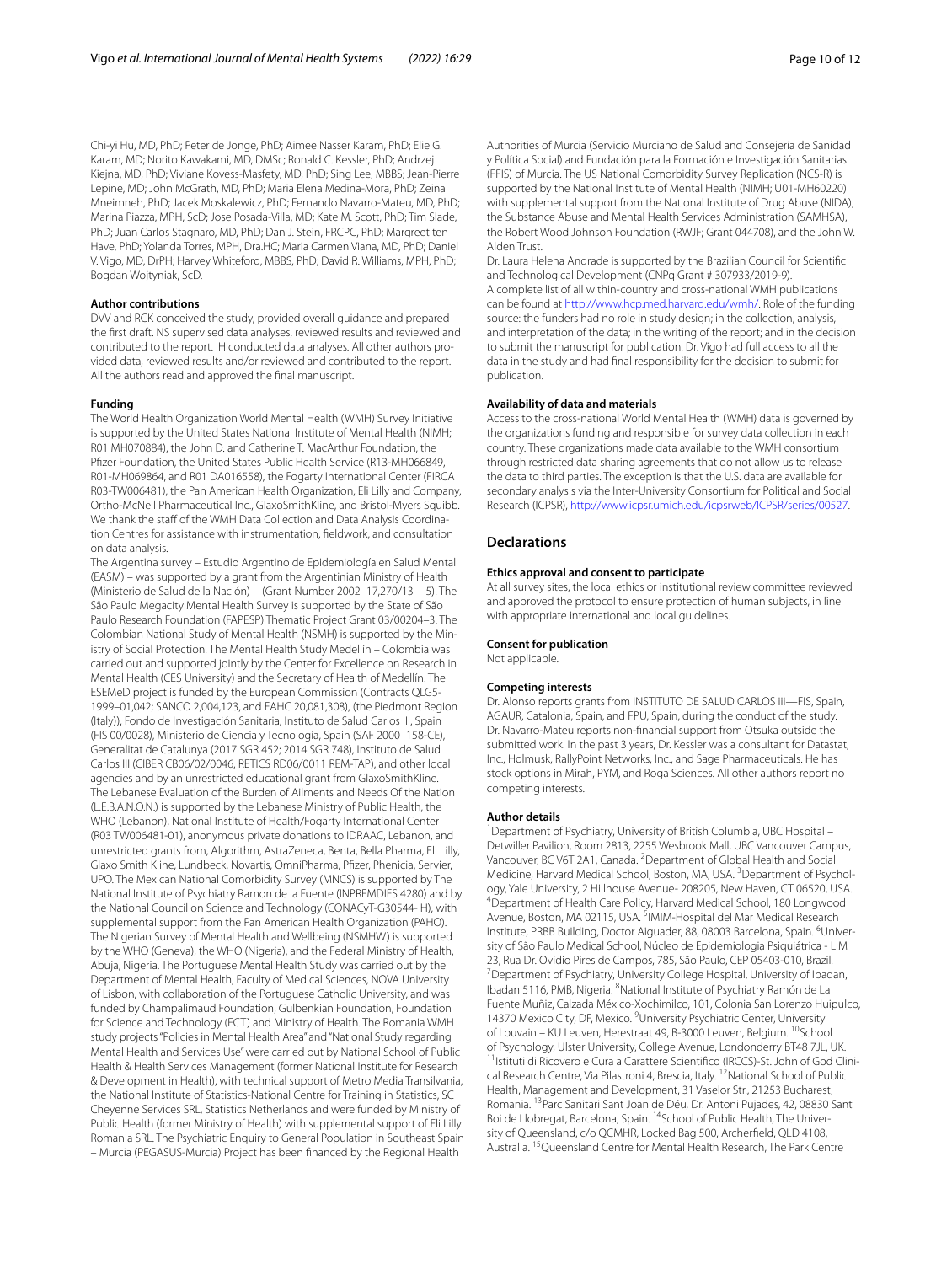for Mental Health, Wolston Park Rd,, Wacol, QLD 4076, Australia. <sup>16</sup>Department of Psychiatry & Clinical Psychology, St. George Hospital University Medical Center, Beirut 166378, Ashrafeh, Lebanon. 17Department of Psychiatry and Clinical Psychology, Faculty of Medicine, Balamand University, Rond Point Saloumeh, Sin el Fil, Beirut, Lebanon. <sup>18</sup>EHESP-School of Public Health, Paris Descartes University, 20 Avenue George Sand La Plaine, 93210 Saint Denis, France. <sup>19</sup> Department of Psychiatry, Chinese University of Hong Kong, Tai Po, Hong Kong, China. <sup>20</sup> Murcia Health Service, C/ Lorca, nº 58. - El Palmar, 30120 Murcia, Spain. 21Colegio Mayor de Cundinamarca University, Calle 28 No. 6-02, 11001000 Bogotá, Colombia. <sup>22</sup> Department of Psychological Medicine, University of Otago, PO Box 56, Dunedin 9054, New Zealand. <sup>23</sup> Faculty of Medicine, University of Buenos Aires, Paraguay 2155, C1121ABG CABA, Buenos Aires, Argentina. 24Trimbos‑Instituut, Netherlands Institute of Mental Health and Addiction, Da Costakade 45Postbus 725, 3500, 3521 VS Utrecht, The Netherlands. <sup>25</sup> Department of Psychiatry, National Taiwan University Hospital & College of Medicine, National Taiwan University, No. 7, Chung-Shan South Road, Taipei 10002, Taiwan. 26Lisbon Institute of Global Mental Health and Chronic Diseases Research Center (CEDOC), Nova Medical School, Universidade Nova de Lisboa, Campo Mártires da Pátria, 130, 1169‑056 Lis‑ bon, Portugal. <sup>27</sup>Institute for Development Research Advocacy and Applied Care (IDRAAC), Achrafieh, St. George Hospital Street, Beirut, Lebanon.<sup>28</sup>CIBER en Epidemiología Y Salud Pública (CIBERESP), Av. Monforte de Lemos, 3‑5. Pabellón 11. Planta 0, 28029 Madrid, Spain. <sup>29</sup> Pompeu Fabra University (UPF), Plaça de la Mercè, 10-12, 08002 Barcelona, Spain. <sup>30</sup>G/F Multicentre, Tai Po Hospital, Tai Po, Hong Kong, China.

#### Received: 28 October 2021 Accepted: 6 June 2022 Published online: 23 June 2022

#### **References**

- <span id="page-10-0"></span>1. Vigo DV, Thornicroft G, Atun R. Estimating the true global burden of mental illness. Lancet Psychiatry. 2016;3:171–8.
- <span id="page-10-1"></span>2. Salomon JA, Haagsma JA, Davis A, et al. Disability weights for the global burden of disease 2013 study. Lancet Glob Health. 2015;3(11):e712–23.
- <span id="page-10-2"></span>3. Bloom DE, Cafero ET, Jané-Llopis E, et al. The global economic burden of noncommunicable diseases. Geneva: World Health Organization; 2011.
- <span id="page-10-3"></span>4. Goetzel RZ, Long SR, Ozminkowski RJ, Hawkins K, Wang S, Lynch W. Health, absence, disability, and presenteeism cost estimates of certain physical and mental health conditions afecting U.S. employers. Occ Envirn Med. 2004;46(4):398–412.
- <span id="page-10-4"></span>5. World Health Organization. Depression and other common mental disorders: global health estimates. Geneva: World Health Organization; 2017.
- <span id="page-10-5"></span>6. Lépine J-P, Briley M. The increasing burden of depression. Neuropsychaitr Dis Treat. 2011;7(Suppl 1):3.
- <span id="page-10-6"></span>7. Wang Y-H, Li J-Q, Shi J-F, et al. Depression and anxiety in relation to cancer incidence and mortality: a systematic review and meta-analysis of cohort studies. Mol Psychiatry. 2020;25(7):1487–99.
- <span id="page-10-7"></span>8. Chiu M, Lebenbaum M, Cheng J, de Oliveira C, Kurdyak P. The direct healthcare costs associated with psychological distress and major depression: a population-based cohort study in Ontario, Canada. PLoS ONE. 2017;12(9): e0184268.
- 9. Kessler RC. The costs of depression. Psychiatr Clin North Am. 2012;35(1):1–14.
- 10. Tanner J-A, Hensel J, Davies PE, Brown LC, Dechairo BM, Mulsant BH. Economic burden of depression and associated resource use in Manitoba, Canada. Can J Psychiatry. 2020;65(5):338–46.
- 11. Yamabe K, Liebert R, Flores N, Pashos CL. Health-related quality of life outcomes, economic burden, and associated costs among diagnosed and undiagnosed depression patients in Japan. Clinicoecon Outcomes Res. 2019;11:233–43.
- <span id="page-10-8"></span>12. Hockenberry JM, Joski P, Yarbrough C, Druss BG. Trends in treatment and spending for patients receiving outpatient treatment of depression in the United States, 1998–2015. JAMA. 2019;76(8):810–7.
- <span id="page-10-9"></span>13. Cuijpers P, Van Straten A, Smit F. Preventing the incidence of new cases of mental disorders: a meta-analytic review. J Nerv Ment Dis. 2005;193(2):119–25.
- 14. Prukkanone B, Vos T, Bertram M, Lim S. Cost-efectiveness analysis for antidepressants and cognitive behavioral therapy for major depression in Thailand. Value Health. 2012;15(1):S3–8.
- <span id="page-10-10"></span>15. Wiles NJ, Thomas L, Turner N, et al. Long-term efectiveness and cost-efectiveness of cognitive behavioural therapy as an adjunct to pharmacotherapy for treatment-resistant depression in primary care: follow-up of the CoBalT randomised controlled trial. Lancet Psychiatry. 2016;3(2):137–44.
- <span id="page-10-11"></span>16. Kessler RC, Demyttenaere K, Bruffaerts R, et al. Prevalence, severity, and unmet need for treatment of mental disorders in the World Health Organization world mental health surveys. JAMA. 2004;291(21):2581–90.
- 17. Vigo DV, Kestel D, Pendakur K, Thornicroft G, Atun R. Disease burden and government spending on mental, neurological, and substance use disorders, and self-harm: cross-sectional, ecological study of health system response in the Americas. Lancet Public Health. 2019;4(2):e89–96.
- <span id="page-10-15"></span>18. Vigo D, Patel V, Becker A, Bloom D, Yip W, Raviola G, et al. A partnership for transforming mental health globally. Lancet Psychiatry. 2019;6(4):350–6.
- 19. World Health Organization. Thirteenth general programme of work, 2019–2023: promote health, keep the world safe, serve the vulnerable. Geneva: World Health Organization; 2019.
- <span id="page-10-16"></span>20. GBD Universal Health Coverage Collaborators. Measuring universal health coverage based on an index of efective coverage of health services in 204 countries and territories, 1990–2019: a systematic analysis for the Global Burden of Disease Study 2019. Lancet. 2019;396(10258):1250–84.
- <span id="page-10-12"></span>21. Tanahashi T. Health service coverage and its evaluation. Bull World Health Organ. 1978;56(2):295–303.
- <span id="page-10-13"></span>22. Andrade LH, Alonso J, Mneimneh Z, Wells JE, Al-Hamzawi A, Borges G, Kessler RC, et al. Barriers to mental health treatment: results from the WHO World Mental Health Surveys. Psychol Med. 2014;44(06):1303–17.
- <span id="page-10-14"></span>23. Sarikhani Y, Bastani P, Rafee M, Kavosi Z, Ravangard R. Key barriers to the provision and utilization of mental health services in low-and middle-income countries: a scope study. Commun Ment Health J. 2021;57(5):836–52.
- <span id="page-10-17"></span>24. Levy-Bruhl D, Soucat A, Osseni R, et al. The Bamako initiative in Benin and Guinea: improving the efectiveness of primary health care. Int J Health Plan Manage. 1997;12(S1):S49–79.
- 25. Shengelia B, Tandon A, Adams OB, Murray CJL. Access, utilization, quality, and effective coverage: an integrated conceptual framework and measurement strategy. Soc Sci Med. 2005;61:97–109.
- <span id="page-10-18"></span>26. Amouzou A, Leslie HH, Ram M, et al. Advances in the measurement of coverage for RMNCH and nutrition: from contact to efective coverage. BMJ Glob Health. 2019;4(Suppl 4): e001297.
- <span id="page-10-19"></span>27. Thornicroft G, Chatterji S, Evans-Lacko S, et al. Undertreatment of people with major depressive disorder in 21 countries. Br J Psychiatry. 2017;210(2):119–24.
- <span id="page-10-20"></span>28. Vigo D, Haro JP, Hwang I, et al. Toward measuring effective treatment coverage: critical bottlenecks in quality- and useradjusted coverage for major depressive disorder. Psychol Med. 2020. [https://doi.org/10.1017/](https://doi.org/10.1017/S0033291720003797) [S0033291720003797.](https://doi.org/10.1017/S0033291720003797)
- <span id="page-10-21"></span>29. Pennell B, Mneimneh Z, Bowers A, et al. Implementation of the World Mental Health Surveys. The WHO World Mental Health Surveys: global perspectives on the epidemiology of mental disorders. New York: Cambridge University Press; 2008. p. 33–57.
- <span id="page-10-22"></span>30. American Association for Public Opinion Research. Standard defnitions: fnal dispositions of case codes and outcome rates for surveys. 9th ed. Oakbroook Terrace: AAPOR; 2016.
- <span id="page-10-23"></span>31. Heeringa S, Wells J, Hubbard F, et al. Sample designs and sampling procedures. In: Kessler RC, Üstün TB, editors., et al., The WHO World Mental Health Surveys: global perspectives on the epidemiology of mental disorders. New York: Cambridge University Press; 2008. p. 14–32.
- <span id="page-10-24"></span>32. Kessler RC, Üstün TB. The World Mental Health (WMH) survey initiative version of the world health organization (WHO) composite international diagnostic interview (CIDI). Int J Methods in Psychiatr Res. 2004;13(2):93–121.
- <span id="page-10-25"></span>33. Harkness J, Pennell B, Villar A, Gebler N, Aguilar-Gaxiola S, Bilgen I. Translation procedures and translation assessment in the World Mental Health Survey Initiative. In: Kessler RC, Üstün TB, editors. The WHO World Mental Health Surveys: global perspectives on the epidemiology of mental disorders. New York: Cambridge University Press; 2008. p. 91–113.
- <span id="page-10-26"></span>34. Merikangas KR, Jin R, He J-P, et al. Prevalence and correlates of bipolar spectrum disorder in the world mental health survey initiative. Arch Gen Psychiatry. 2011;68(3):241–51.
- <span id="page-10-27"></span>35. Spitzer M, Robert L, Gibbon M, Williams J. Structured clinical interview for DSM-IV-TR axis I disorders, research version, non-patient edition (SCID-I/